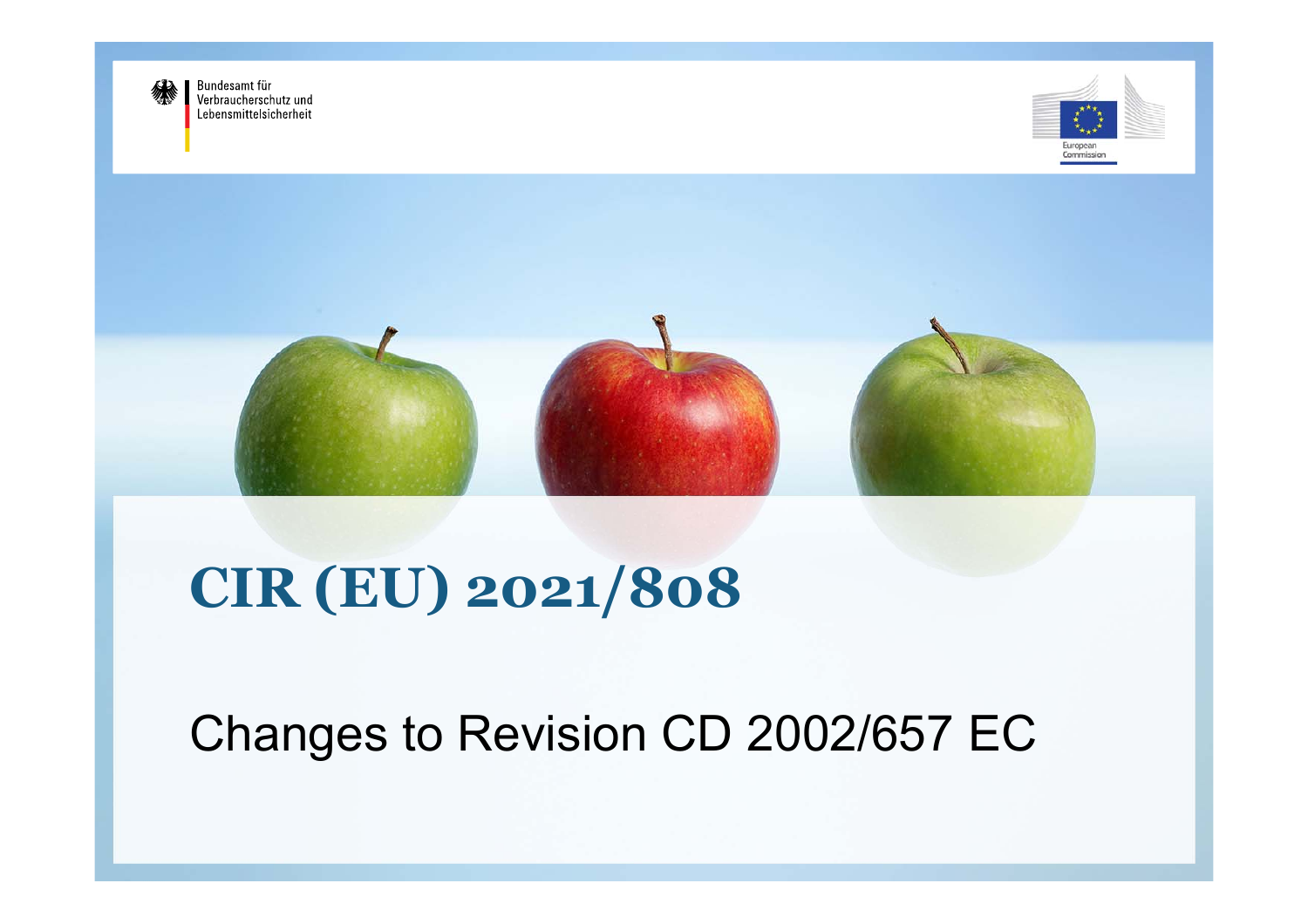

### **CIR (EU) 2021/808**



 $EN$ 

Official Journal of the European Union

21.5.2021

#### **COMMISSION IMPLEMENTING REGULATION (EU) 2021/808**

of 22 March 2021

on the performance of analytical methods for residues of pharmacologically active substances used in food-producing animals and on the interpretation of results as well as on the methods to be used for sampling and repealing Decisions 2002/657/EC and 98/179/EC

(Text with EEA relevance)

2021

2015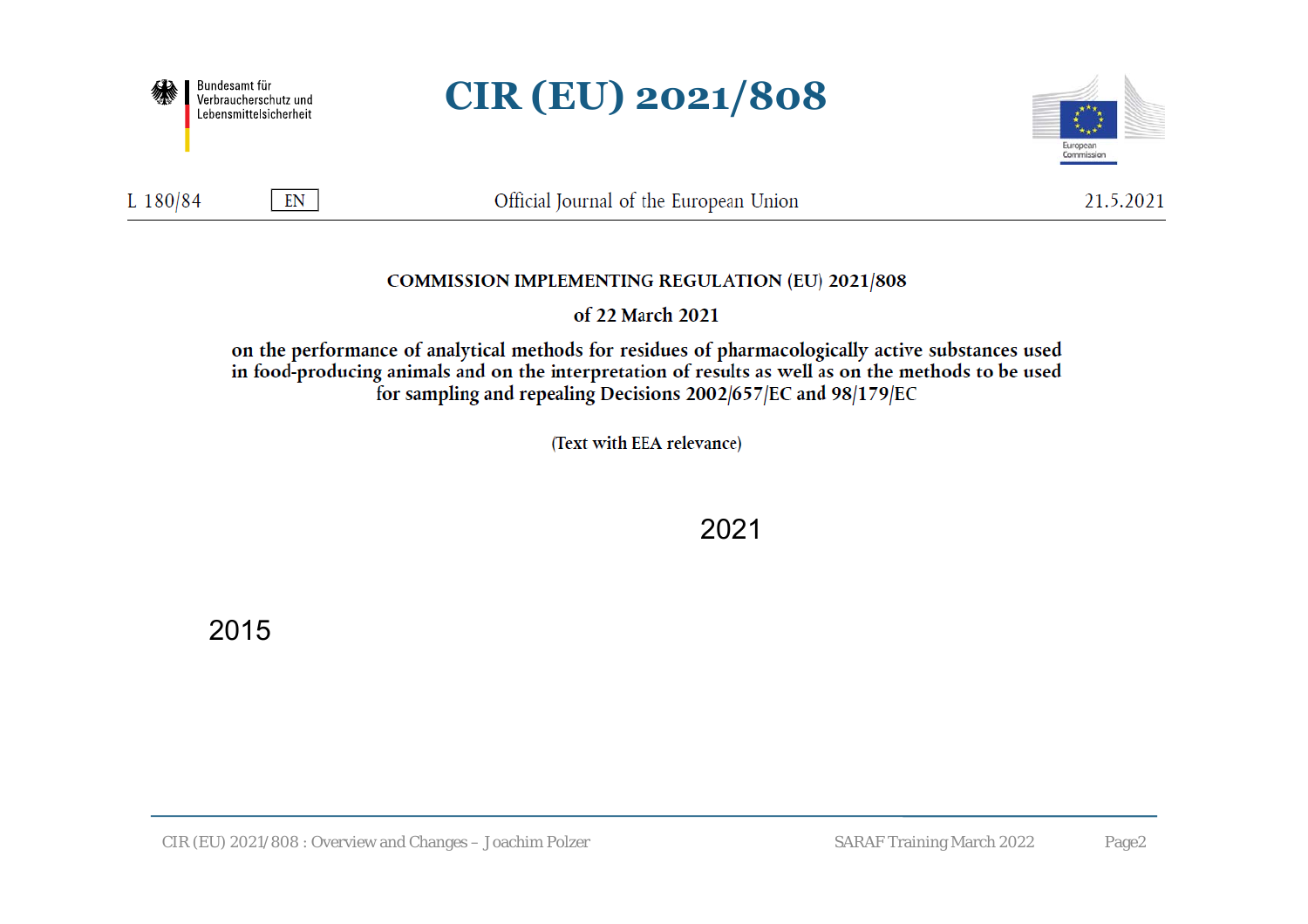

### **General approach**



### **Keeping proven principles**

(criteria approach, concept of identification points, concept of decision limit and detection capability)

### **Consideration of technical progress**

(mass spectrometry, chromatography)

### **Consideration of guidelines in addition to 2002/657**

("SANCO/2004/2726", "screening guideline")

**Consideration of ISO 17025:2017 requirements**

**Reference to practical EURL guidance**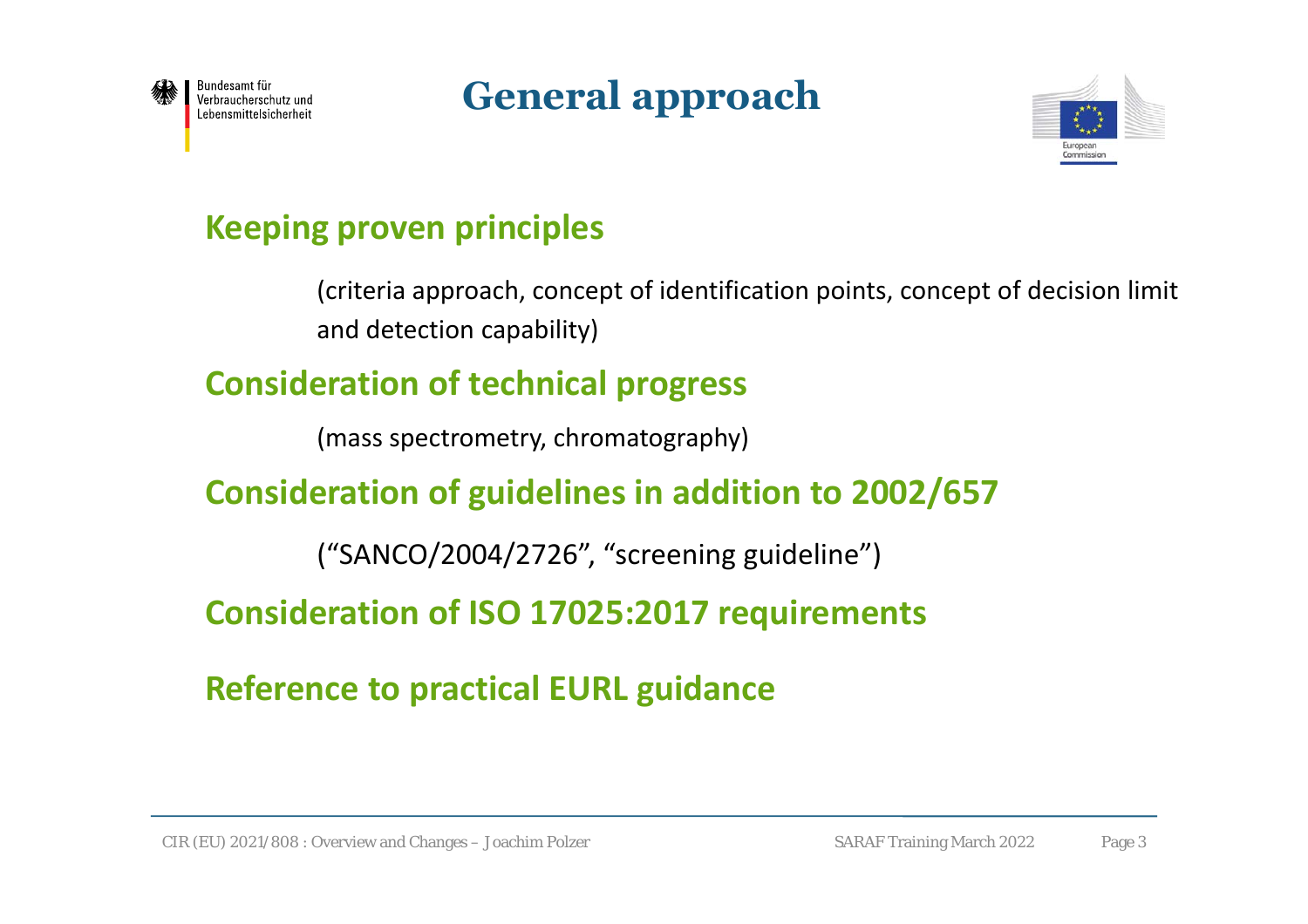

### **Contents**



### **CIR (EU) 2021/808** (Rev. Decision 2002/657 EC)

- **"Legal part"**
- **Article 1 ‐ Subject matter and scope**
- **Article 2 ‐ Definitions**
- **Article 3 ‐ Methods of analysis**
- **Article 4 ‐ Quality control** *reference to ISO 17025*
- **Article 5 ‐ Interpretation of results**
- **Article 6 ‐ Methods for sampling**  *former Decision 98/179/EC*
- **Article 7 ‐ Repeals and transitional measures**  *old data valid until 2026 !!*
- **Article 8 ‐ Entry into force** *10 June 2021 !!*
- **"Technical part"**

#### **ANNEX I**

**ANNEX II**

### *details on methods and validationsampling*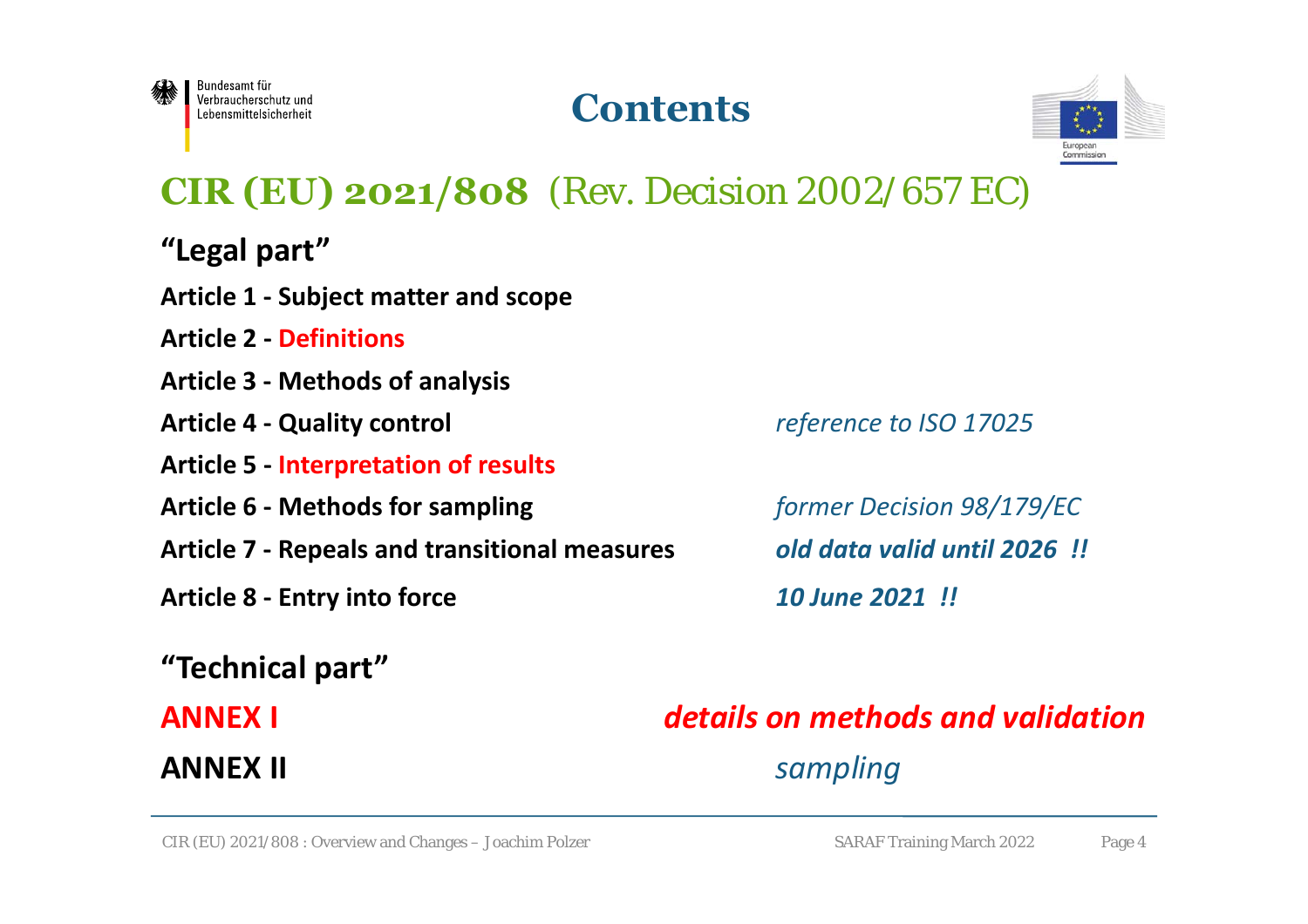





### **Article 5 ‐ Interpretation of results**

**The result of an analysis shall be considered non‐compliant where it is equal to or above the decision limit for confirmation (CCα).**

### **Article 2 – Definitions**

#### **MRL or ML substances:**

the CCα shall be the concentration at and above which it can be decided with a statistical certainty of  $1 - \alpha$  that the permitted limit has been exceeded.

**(the α error shall be 5 % or lower)**

#### **Unauthorised or prohibited substances:**

CCα shall be the lowest concentration level at which it can be decided with a statistical certainty of  $1 - \alpha$  that the particular analyte is present.

**(the α error shall be 1 % or lower)**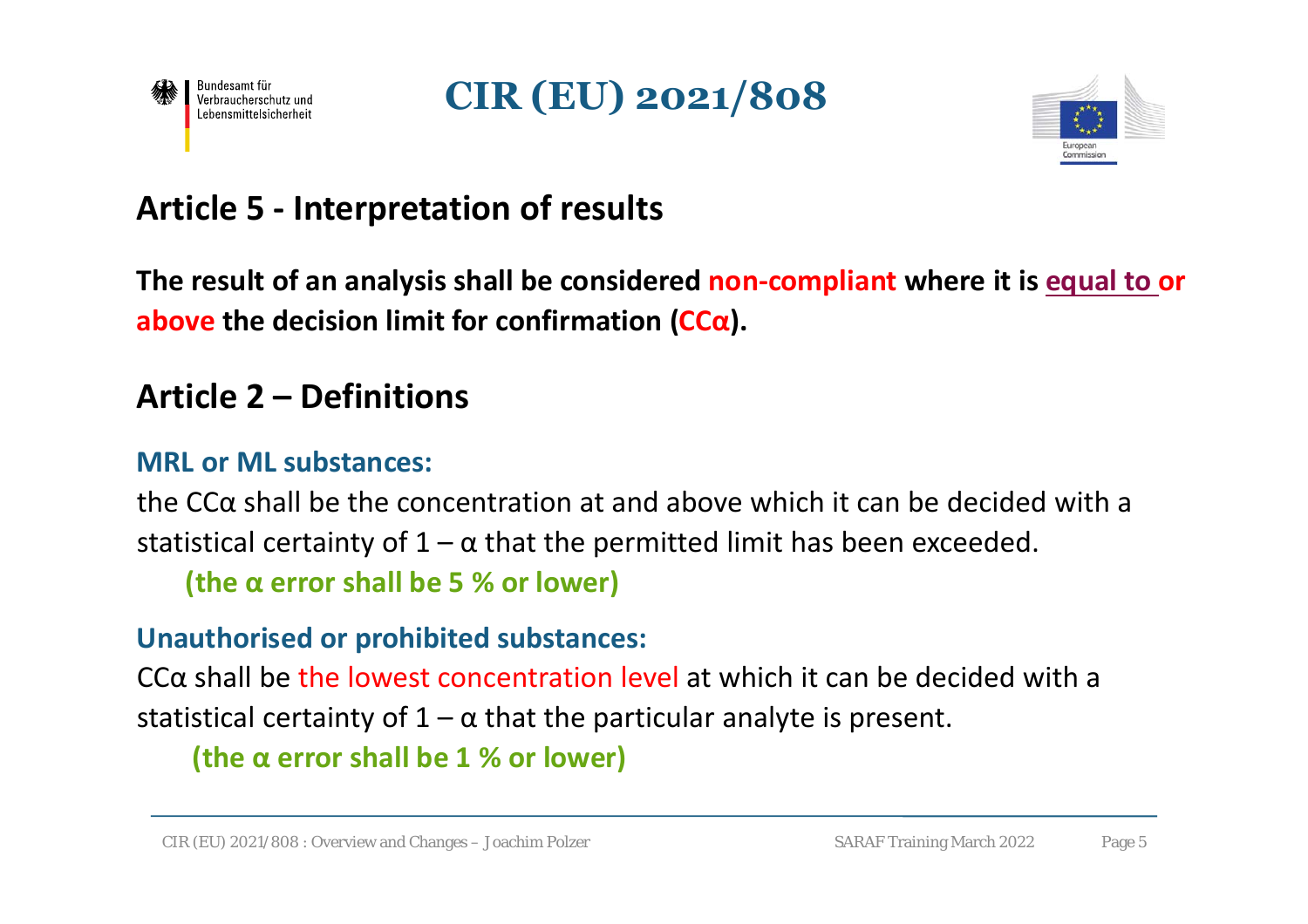





### **Article 2 – Definitions**

**level of interest means the concentration of a substance in a sample that is significant to determine its compliance with the legislation as regards:**

- ‐**MRLs and MLs (CR 124/2009 + CR 37/2010+ …)**
- **‐ RPAs (Regulation (EU) 2019/1871)**
- ‐ **a concentration as low as analytically achievable for prohibited or unauthorised substance (no RPA present)**

### **=> new MMPR guidance**

(**M**inimum **m**ethod **p**erformance **R**equirements)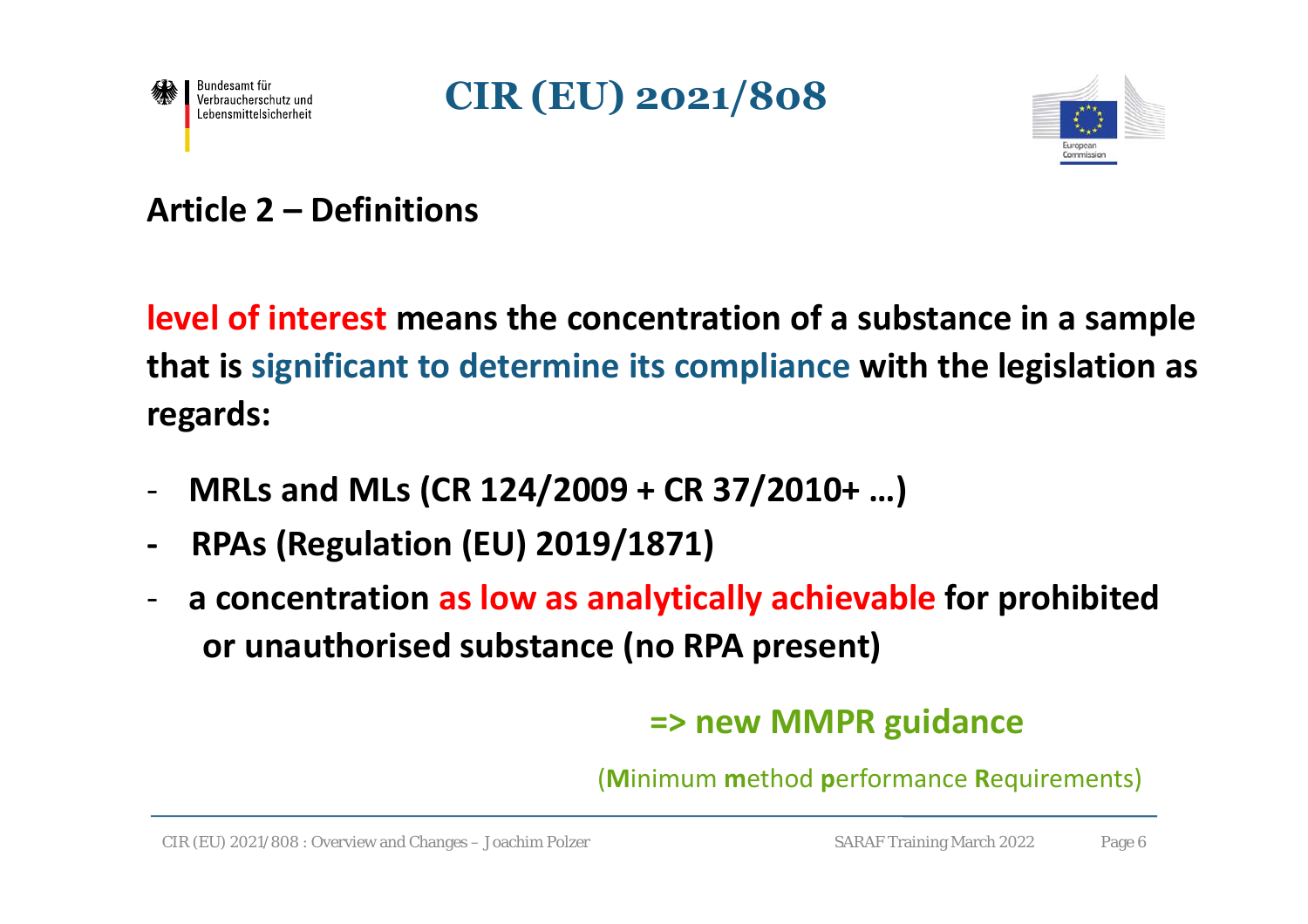





### **Article 2 ‐ Definitions**

**detection capability for screening (CCβ) means the (smallest) content of the analyte that may be detected or quantified in a sample with an error probability of β (the β error shall be 5 % or lower) :**

#### **prohibited or unauthorised substances:**

CCβ is the lowest concentration at which a method is able to detect or quantify with a statistical certainty of  $1 - \beta$ , samples containing residues of prohibited or unauthorised substances;

#### **authorised substances**

CCβ is the concentration at which the method is able to detect concentrations below the permitted limit with a statistical certainty of  $1 - \beta$ ;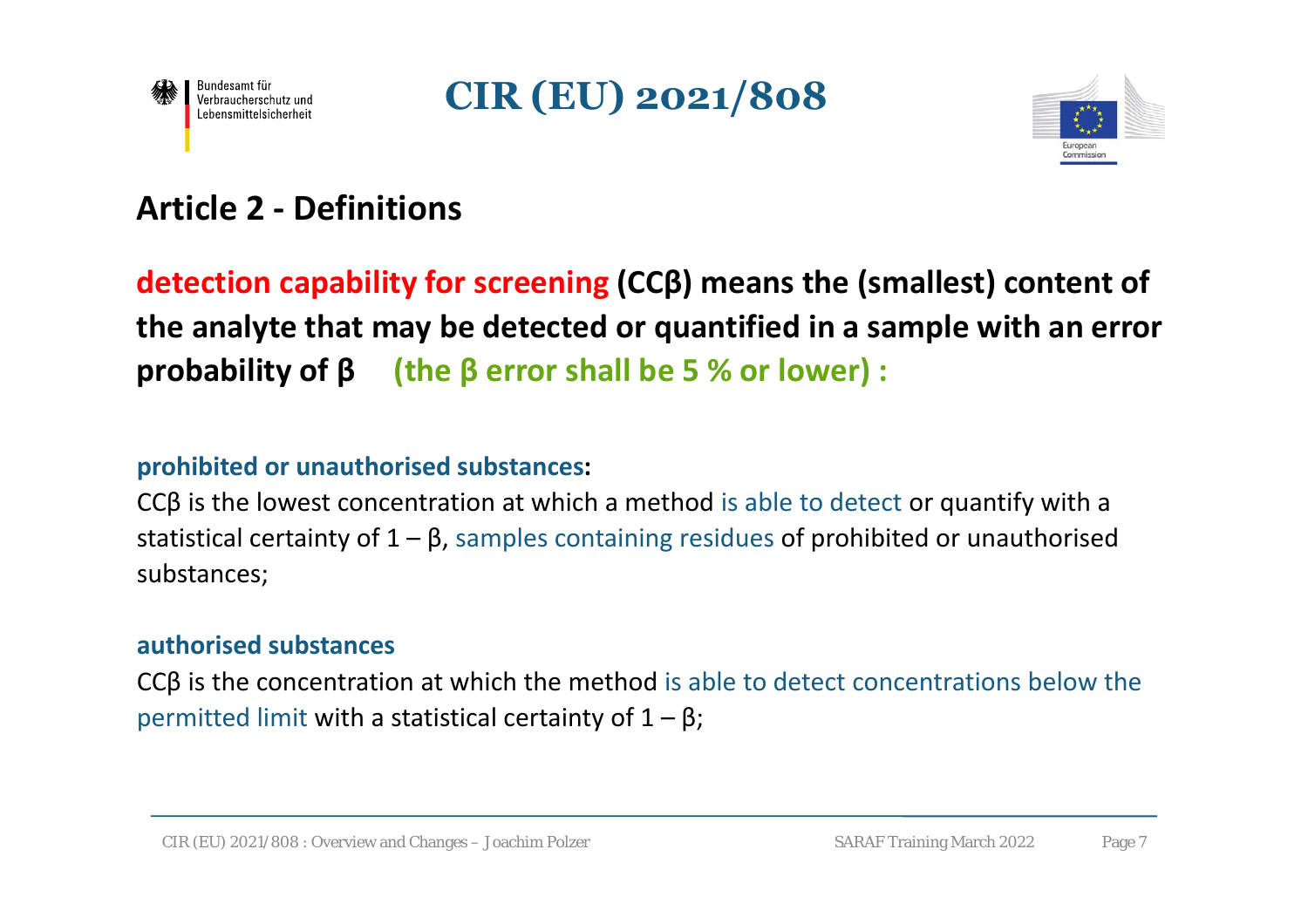

### **Basics**



For confirmatory methods For screening methods



False non-compliant decision, i.e even though the concentration is truly compliant, the result is non compliant

#### **Decision limit Detection capability**



False compliant result, i.e. the sample is **not send to confirmation**, even though the concentration is truly at the  $CC_{\beta}$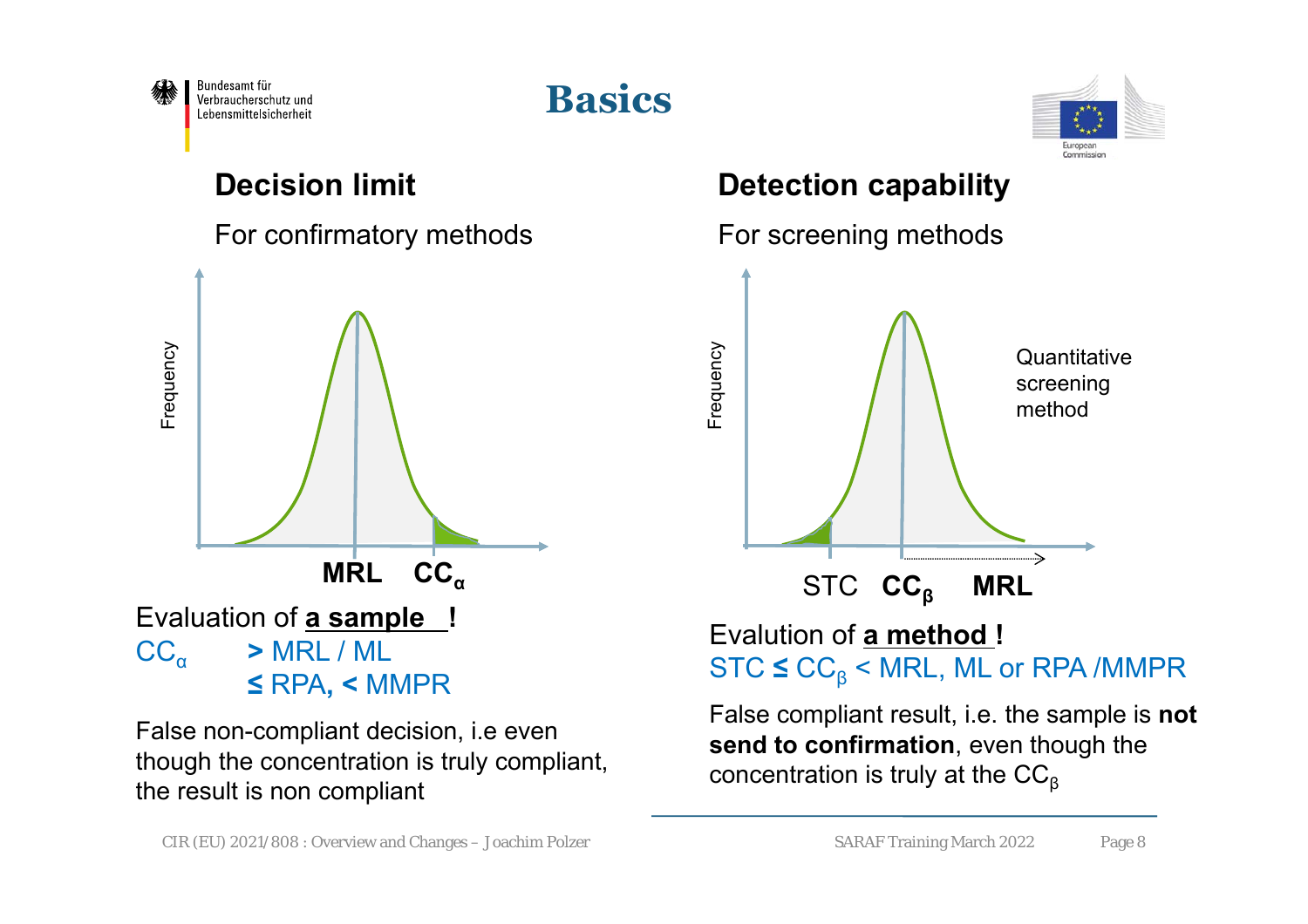





### **Article 2 ‐ Definitions**

**"Rules" for results of screening methods with regard the interpretation of results:**

**screening target concentration (STC) means the concentration lower than or equal to the CCβ at which a screening measurement categorises the sample as potentially non‐compliant 'Screen Positive' and triggers a confirmatory testing**

**lowest calibrated level (LCL)** means the lowest concentration on which the measuring system has been calibrated

"lowest spike level which can be reliably detected"

(the concentration at which the analyte can be confirmed in at least 50 % of the cases )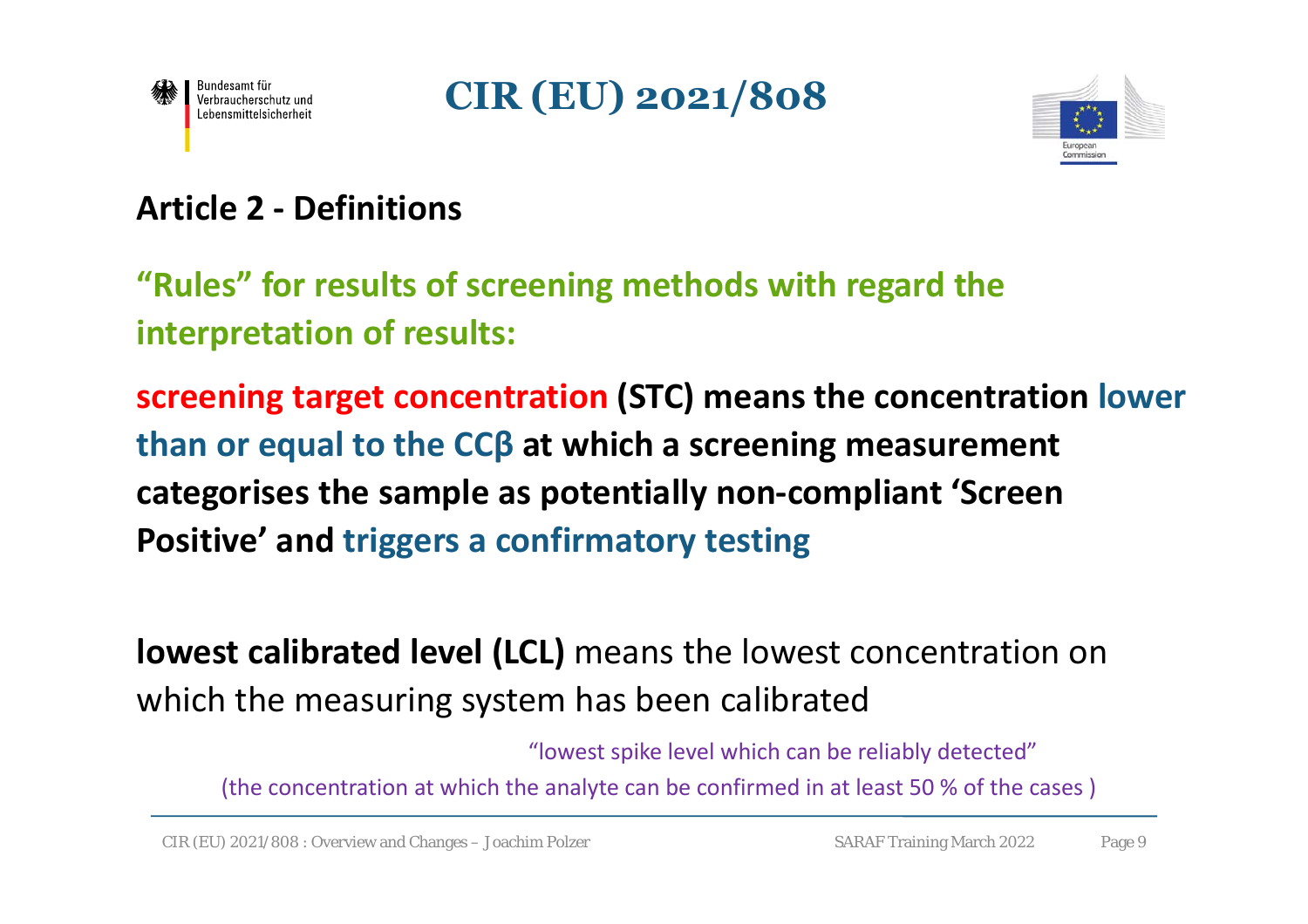

**CIR (EU) 2021/808**



### **Annexes**

### Annex 1 : Methods Requirements

- Chapter 1: **Performance criteria and other requirements for analytical methods**
- Chapter 2: **Validation**
- Chapter 3: QC during routine analysis ongoing method performance verification
- Chapter 4: Extension of the validated scope of a previously validated method via quality control samples during routing analysis

### Annex 2 : Sampling procedures and official sample treatment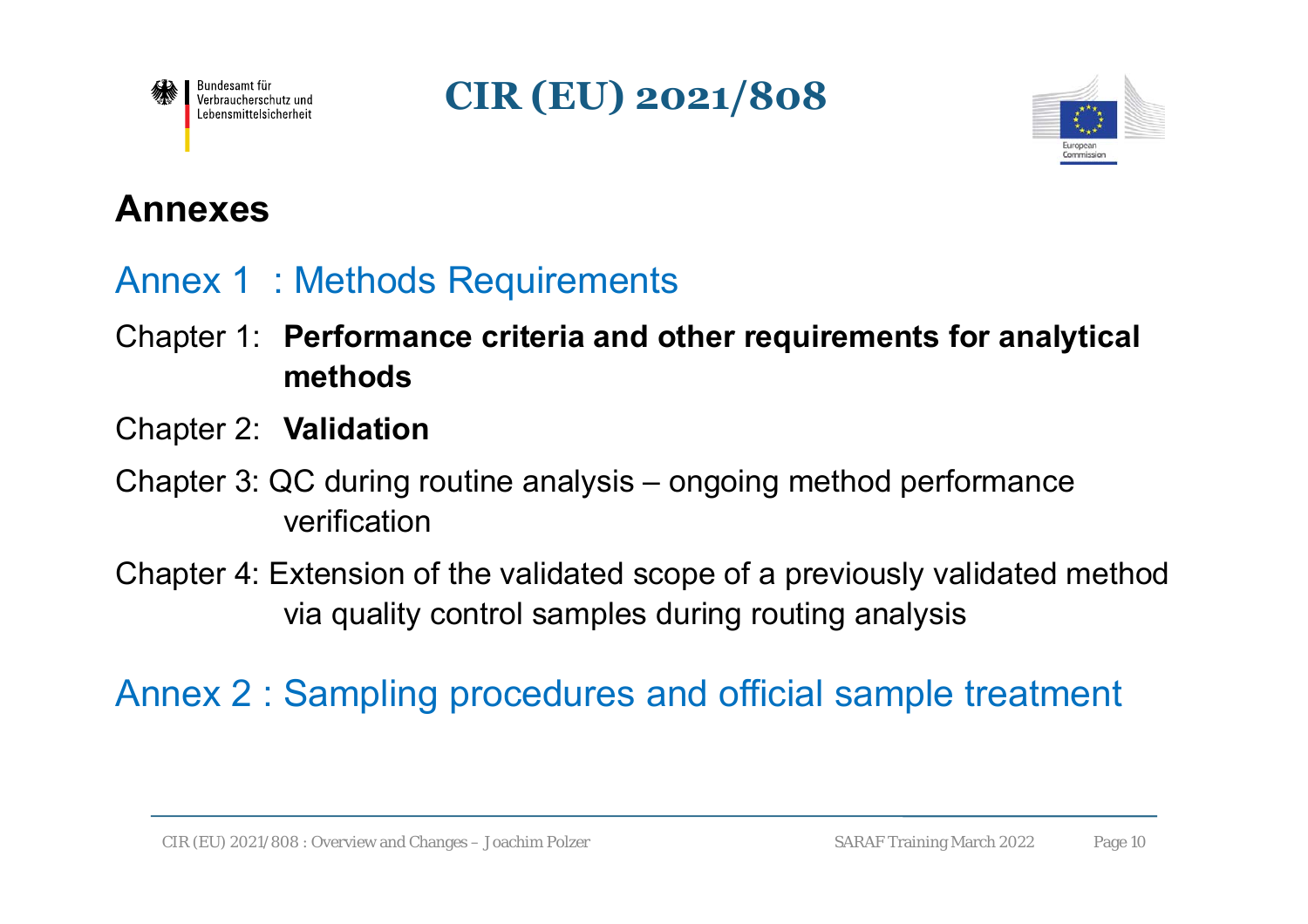



### **Chapter 1: Performance criteria and other requirements for analytical methods**

- **1.1 Requirements of screening methods**
- 1.1.1 **Categories of suitable screening methods**

Qualitative, semi‐quantitative or quantitative methods

1.1.2 **Requirements for biological, biochemical or physico‐chemical screening methods**

CCβ screening shall be as low as analytically achievable

i.e. lower than MRL/ML/RPA/MMPR

**false compliant rate is lower than or equal to 5% (ß‐error)** 

(validated methods / demonstrated in a documented traceable manner)

### **= > Introduction of STC**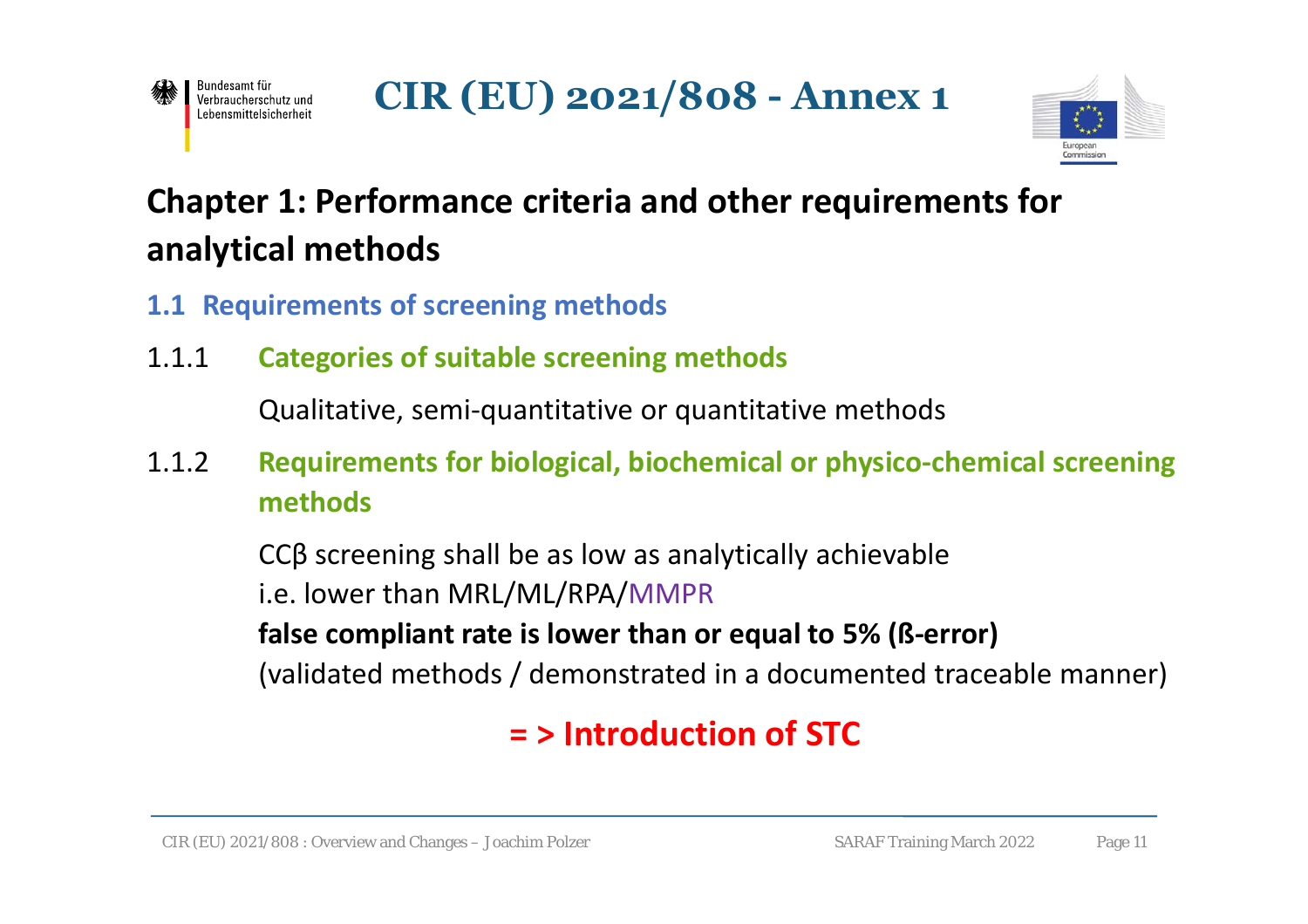

**CIR (EU) 2021/808 - Annex 1**



### **Chapter 1:**

#### **1.2 Requirements of confirmatory methods**

**1.2.1 General requirements of confirmatory methods**

**prohibited or unauthorised substances: the CCα shall be as low as analytically achievable CCα shall be lower than or equal to the RPA / lower than MMPR For MRL substances the CCα shall be higher than but as close as possible to the MRL or ML.false non‐compliant rate (α‐error) less or equal to 1% for prohibited or unauthorised substances** 

**less or equal to 5% for MRL substances** 

**(validated methods / demonstrated in a documented traceable manner)**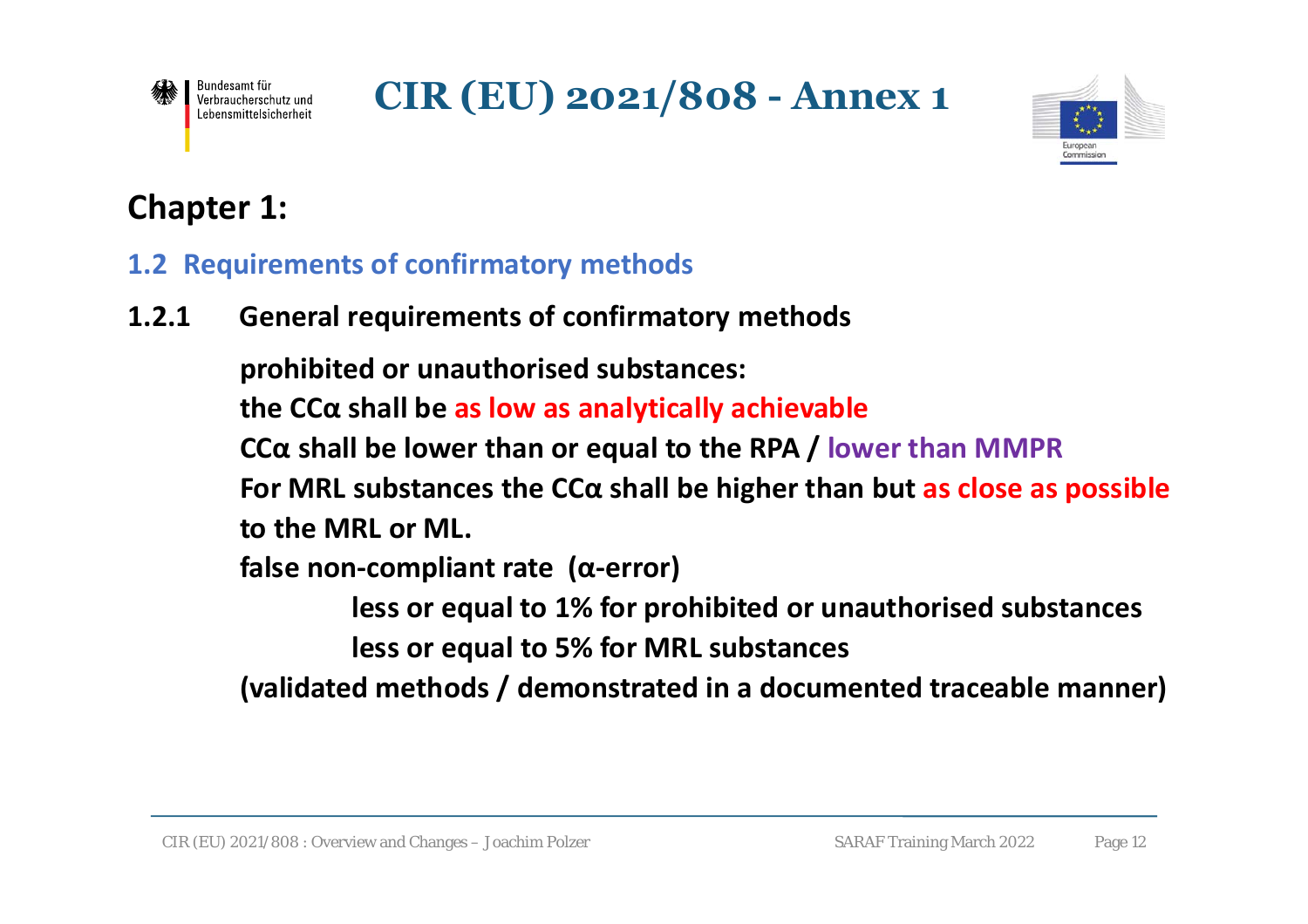

**CIR (EU) 2021/808 - Annex 1**



### **Chapter 1:**

#### **1.2 Requirements of confirmatory methods**

#### **1.2.1 General requirements of confirmatory methods**

**usually : MS‐based methods**

**In the case of mass spectrometry not being suitable for registered veterinary substances, also other methods like e.g. HPLC‐DAD‐FLD**

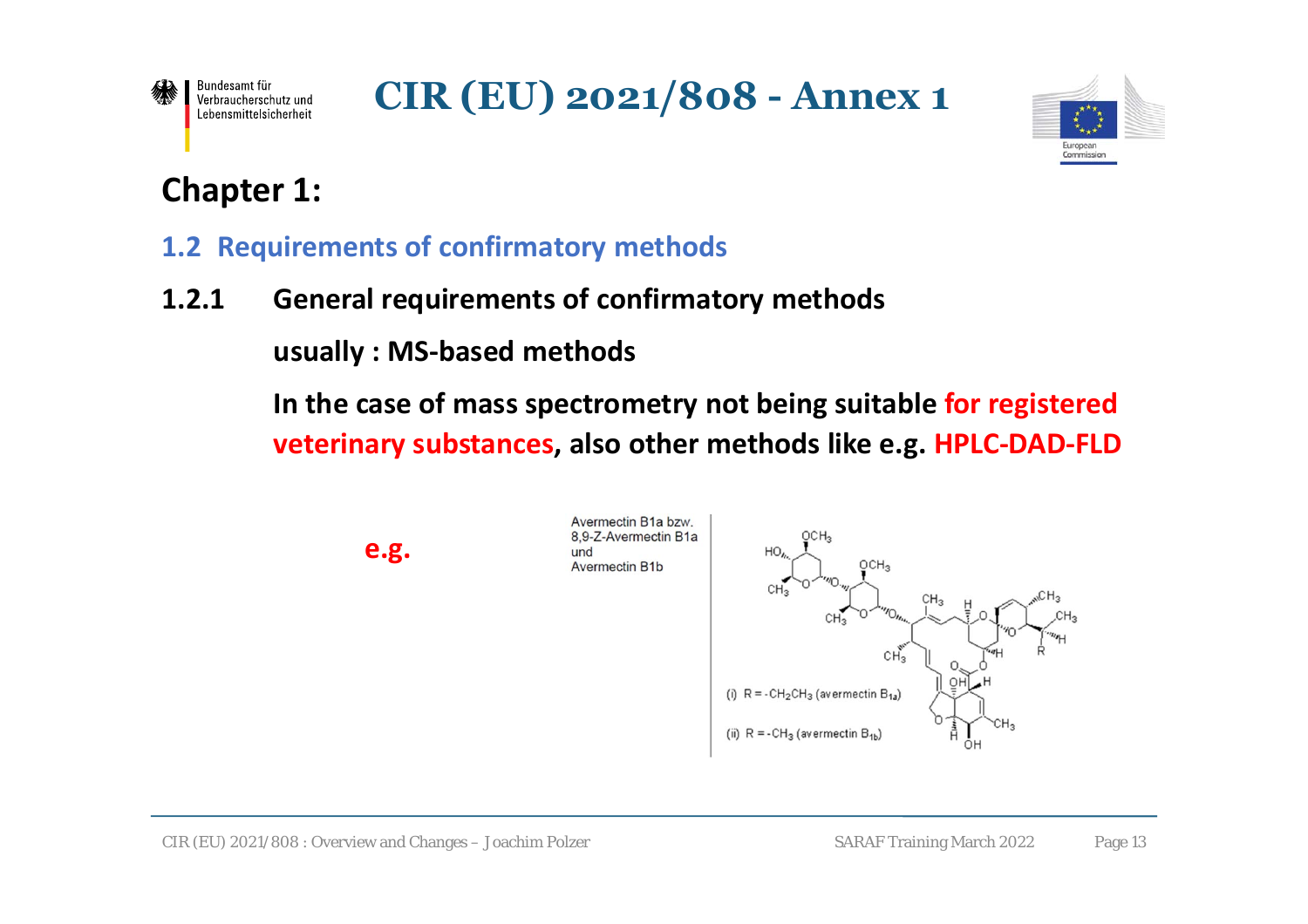



#### **1.2 Requirements of confirmatory methods**

#### 1.2.2 General performance criteria for confirmatory methods

minor changes : Minimum trueness of quantitative methods

| <b>Mass Fraction</b>            | Range              |
|---------------------------------|--------------------|
| $\leq 1 \mu$ g/kg               | $-50\%$ to +20 %   |
| $> 1 \mu g/kg$ to 10 $\mu g/kg$ | $-30\%$ to +20 %   |
| $\geq 10 \mu g/kg$              | $-20\%$ to $+20\%$ |

minor changes: Acceptable coefficient of variation (precision) :

| <b>Mass fraction</b>             | <b>Reproducibility CV (%)</b>      |
|----------------------------------|------------------------------------|
| $> 1000 \mu g/kg$                | 16 (adapted from Horwitz equation) |
| $> 120 \mu g/kg - 1000 \mu g/kg$ | 22 (adapted from Horwitz equation) |
| $10 - 120 \mu g/kg$              | $25(*)$                            |
| $< 10 \mu g/kg$                  | $30(*)$                            |

\*) the CV is a **guideline** and should be as low as reasonably possible

repeatability conditions shall be equal or below two thirds of the table values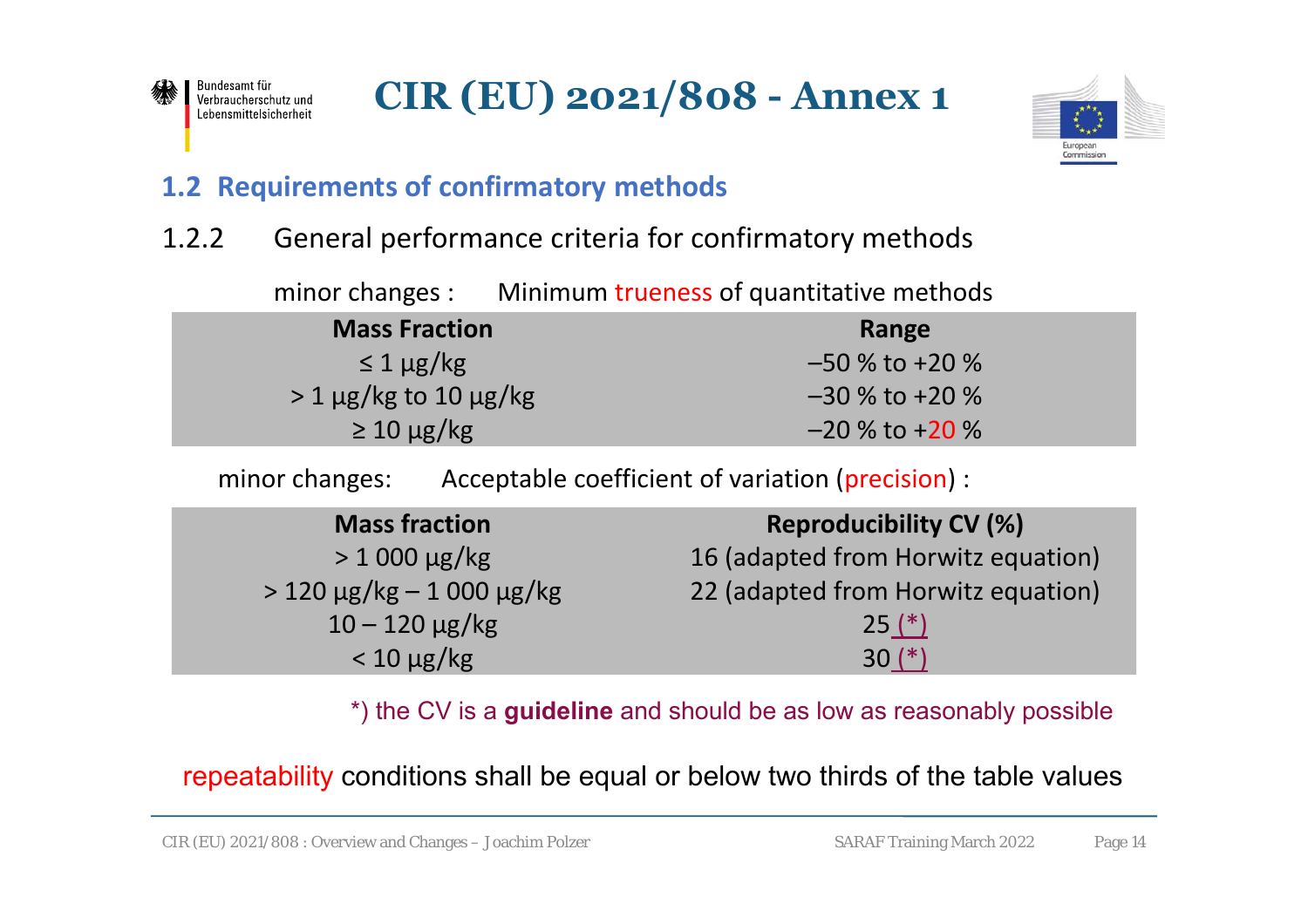



#### **1.2.3. Requirements for chromatographic separation**

the minimum acceptable retention time for the analyte(s) shall be twice the void volume retention time

The retention time of the analyte in the extract shall correspond to that of the … standard (matrix, matrix matches, solution) …

- •with a tolerance **of ± 0.1 minute** or
- • a deviation of less than 5% of the retention time, in case the retention time is below 2 minutes.

In case an internal standard is used, the relative retention time of the analyte, shall correspond to that of the … standard …(matrix, matrix matches, solution)

- •with a maximum deviation 0.5 % for gas chromatography and
- •**1 % for liquid chromatography** for methods.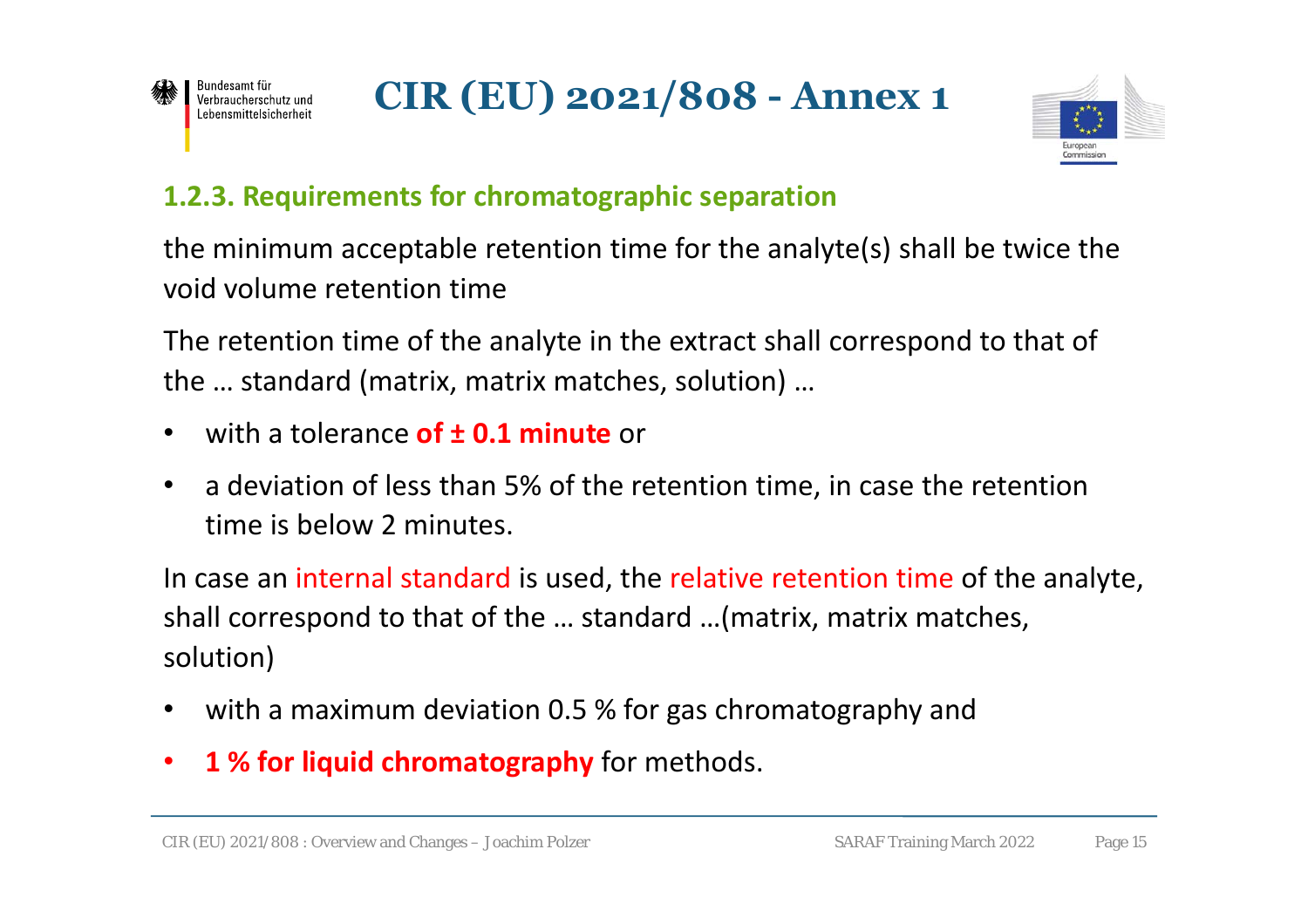

**CIR (EU) 2021/808 - Annex 1**



#### **1.2.4 Specific performance criteria for mass spectrometry**

#### **Definition HRMS**

the **mass deviation** of all diagnostic ions shall be **below 5 ppm** (or in case of m/z < 200 below 1 mDa). Resolution shall typically be greater than 10,000 for the entire mass range at 10 % valley or **20,000 at full width at half maximum**  (FHWM).

The selected fragment or product ions shall be diagnostic…. Non‐selective transitions (e.g. the tropylium cation or loss of water) shall be omitted whenever possible.

For all mass spectrometric analyses **at least one ion ratio** shall be determined.

**The ion ratio** of the analyte to be confirmed shall correspond to those of the matrix‐matched standards, matrix‐fortified standards or standard solutions at comparable concentrations, measured under the same conditions, within **± 40 % relative deviation.**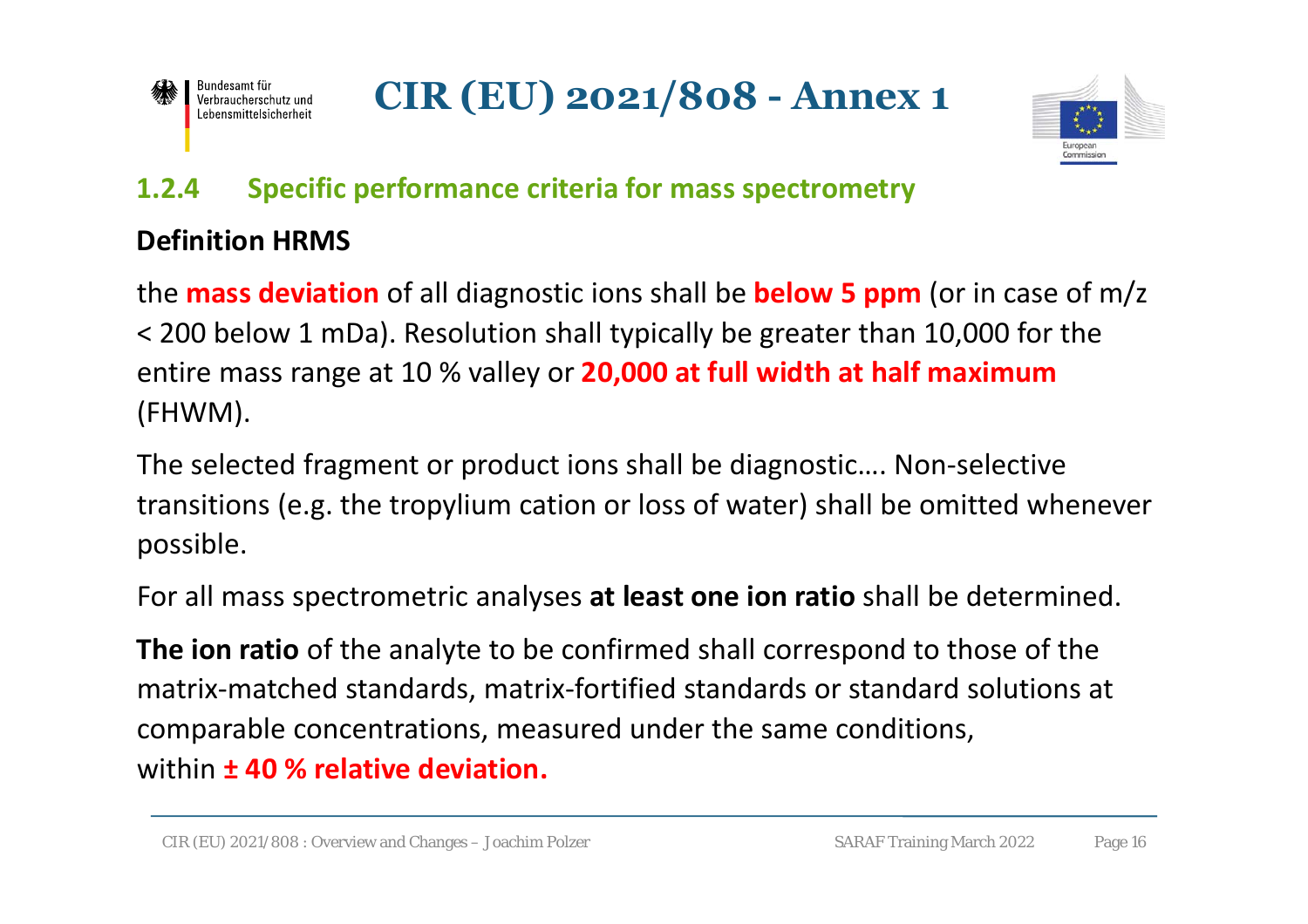



### **1.2.3.3 Identification (identification points)**

### Identification points per technique

| <b>Technique</b>                                     | <b>Identification Points</b> |
|------------------------------------------------------|------------------------------|
| Separation (mode GC, LC, SFC, CE)                    |                              |
| LR-MS ion                                            | 1                            |
| Precursor ion selection at < $\pm$ 0,5 Da mass range | 1 (indirect)                 |
| LR-MSn product ion                                   | 1,5                          |
| HR-MS ion                                            | 1,5                          |
| HR-MSn product ion                                   | 2,5                          |

MRL substances : a minimum of **4 identification points** non-authorized or prohibited substances:

a minimum of **5 identification points**

One point can originate from the **chromatographic separation**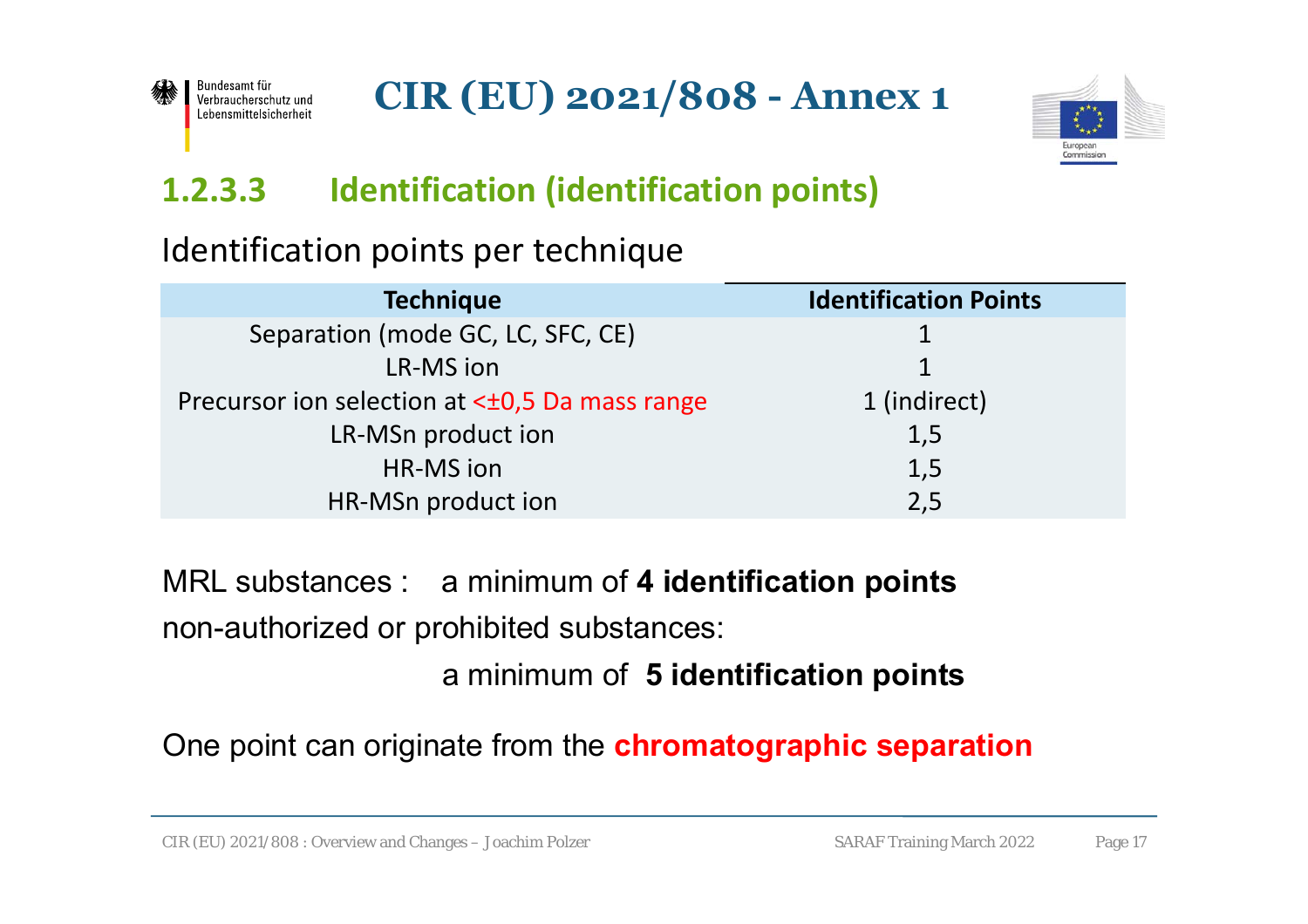

### **Summary of important Changes**



**Performance characteristic Changes from CD 2002/657 to CIR 2021/808**

| <b>Identification</b> | Change in the concept for the<br>identification points                                                                     | ion ratios $!$ $(+/- 40 %$ in general)<br>HRMS definition for mass accuracy<br>One IP for chromatographic<br>separation |  |
|-----------------------|----------------------------------------------------------------------------------------------------------------------------|-------------------------------------------------------------------------------------------------------------------------|--|
| Chromatography        | General requirements for validation<br>remain the same, requirements for<br>identification (RT time) have been<br>adjusted | New:<br>absolute RT time criteria<br>LC : permitted relative retention<br>time deviation reduced to 1 %                 |  |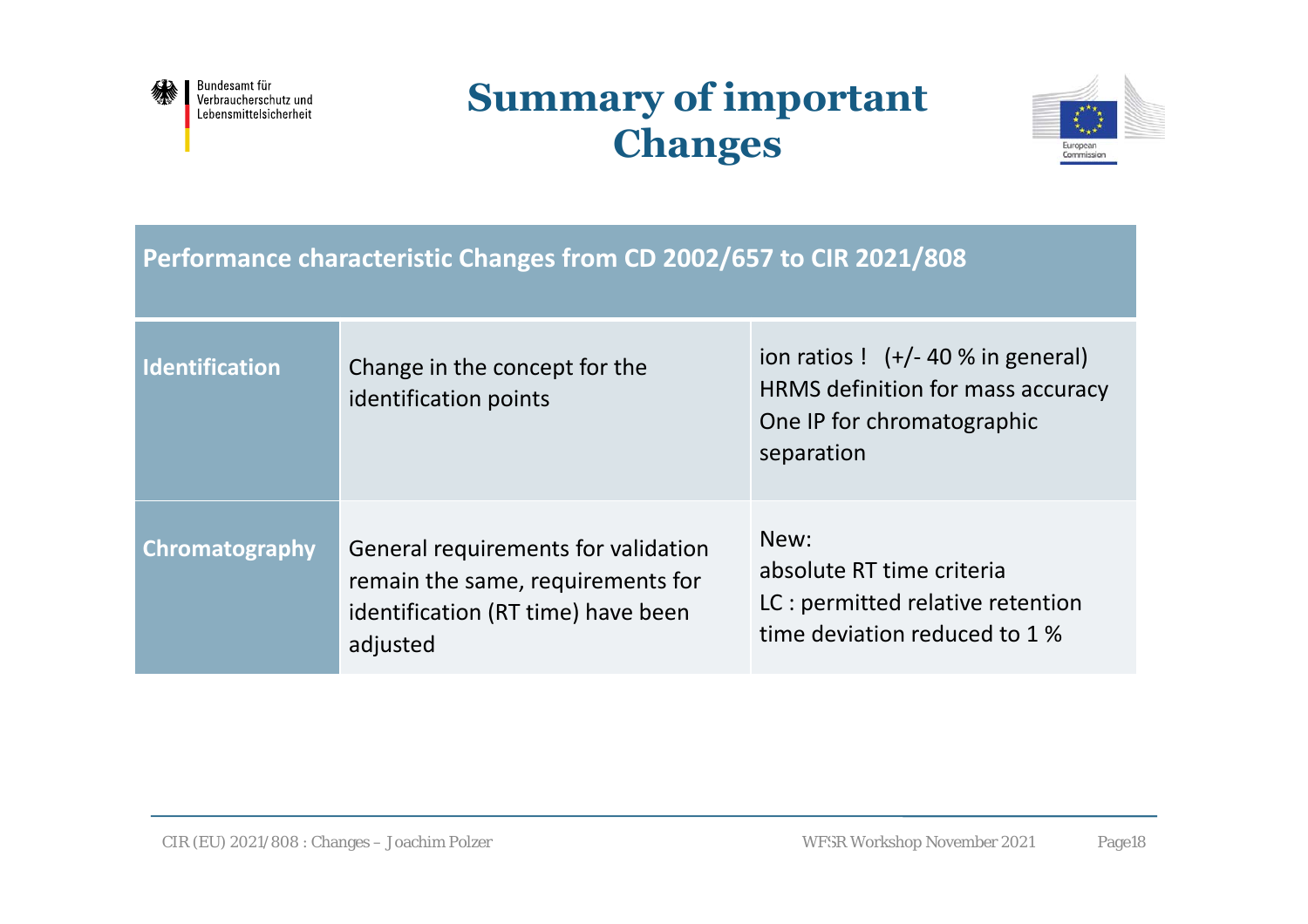

### **Annex 1 - Validation**



#### **2.1 Performance characteristics to be determined for analytical methods**

| <b>Method</b>                                               | <b>Confirmation</b>       |                           | <b>Screening</b>          |                                            |                           |
|-------------------------------------------------------------|---------------------------|---------------------------|---------------------------|--------------------------------------------|---------------------------|
|                                                             | Qualitative               |                           |                           | Quantitative Qualitative Semi-quantitative | Quantitative              |
| <b>Substances</b>                                           | $\mathsf{A}$              | A, B                      | A, B                      | A, B                                       | A, B                      |
| <b>Identification in</b><br>accordance with 1.2             | $\boldsymbol{\mathsf{X}}$ | $\boldsymbol{\mathsf{X}}$ |                           |                                            |                           |
| $CC\alpha$                                                  | $\boldsymbol{X}$          | $\mathsf{X}$              |                           |                                            |                           |
| $CC\beta$                                                   |                           |                           | $\mathsf{X}$              | $\mathsf{X}$                               | $\mathsf{X}$              |
| <b>Trueness</b>                                             |                           | $\boldsymbol{\mathsf{X}}$ |                           |                                            | $\mathsf{x}$              |
| Precision                                                   |                           | $\mathsf{X}$              |                           | (x)                                        | $\mathsf{X}$              |
| <b>Relative matrix</b><br>effect/absolute<br>recovery $(*)$ |                           | $\boldsymbol{\mathsf{X}}$ |                           |                                            | $\boldsymbol{\mathsf{X}}$ |
| Selectivity/<br><b>Specificity</b>                          |                           | $\boldsymbol{\mathsf{X}}$ | $\mathsf{X}$              | $\mathsf{X}$                               | $\boldsymbol{\mathsf{X}}$ |
| Stability (#)                                               |                           | $\mathsf{x}$              | $\mathsf{X}$              | $\mathsf{X}$                               | $\mathsf{X}$              |
| <b>Ruggedness</b>                                           |                           | $\boldsymbol{\mathsf{X}}$ | $\boldsymbol{\mathsf{X}}$ | $\mathsf{x}$                               | $\boldsymbol{\mathsf{X}}$ |

#### Quantitative methods can be "downgraded" and defined as e.g. qualitative or semiquantitative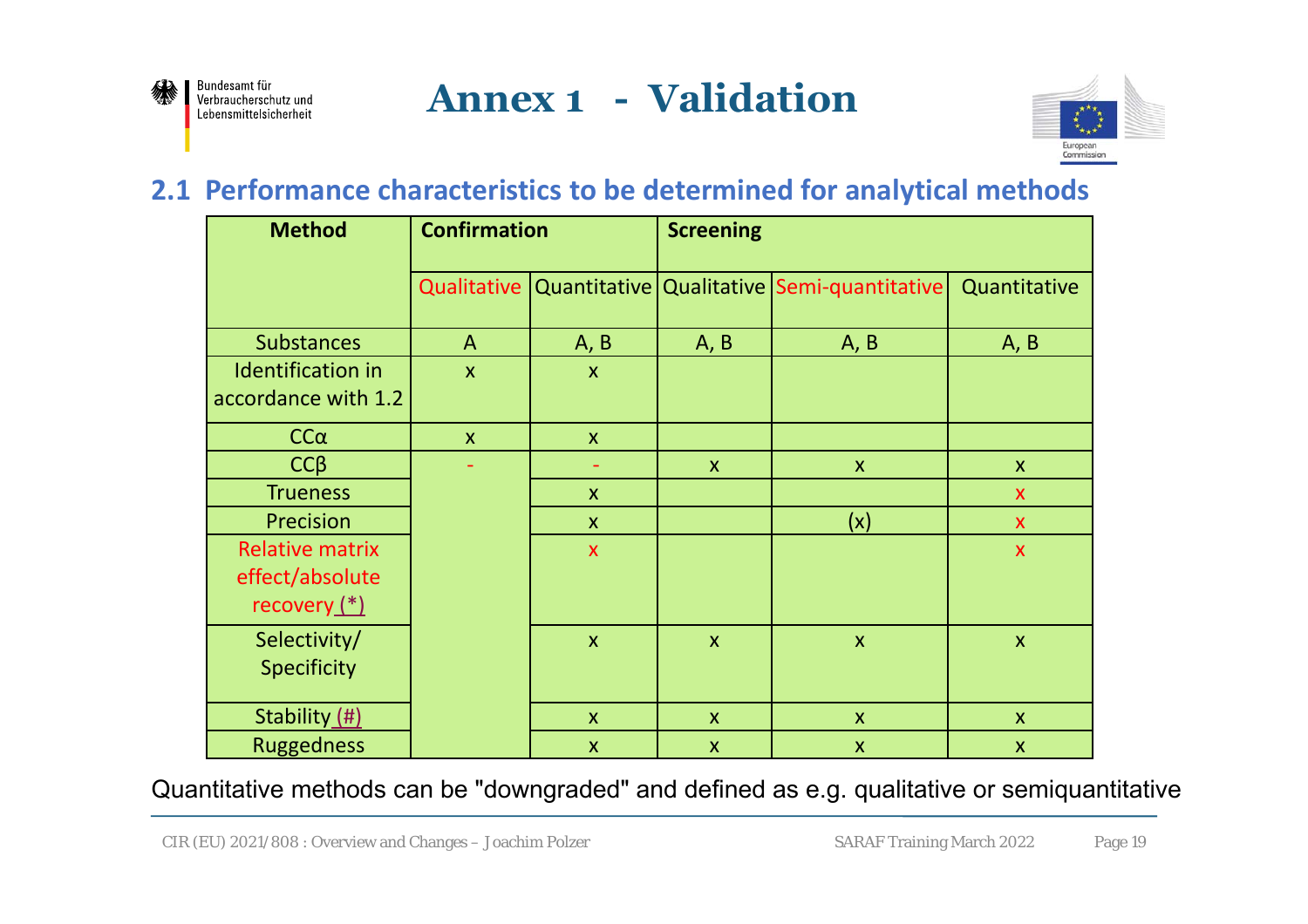



#### **2.2 Trueness, repeatability and within‐laboratory reproducibility**

| <b>Legal limit</b>  | CD 2002/657                                         | CIR 2021/808                            |  |
|---------------------|-----------------------------------------------------|-----------------------------------------|--|
| <b>MRL/ML</b>       | 0.5, 1.0, 1.5 MRL/ML                                | $0.1$ (0.5), 1.0, 1.5 MRL/ML            |  |
| <b>MRPL</b>         | MRPL concept has been revoked<br>1.0, 1.5, 2.0 MRPL |                                         |  |
| <b>RPA</b>          |                                                     | 0.5 (1.0), 1.0, 1.5 RPA                 |  |
| <b>MMPR</b>         | Concept first introduced                            | Analytical methods need to be validated |  |
|                     | in connection with                                  | below MMPR, fortification levels can be |  |
|                     | CIR 2021/808                                        | similar to those for RPA compounds      |  |
| <b>Unauthorised</b> |                                                     | 1.0, 2.0, 3.0 LCL                       |  |
| compound            |                                                     |                                         |  |

6 repetitions each – done at three different occasions (repeatability / within‐ lab reproducibility)

#### **Remarks :**

Bundesamt für

Lebensmittelsicherheit

- **1) If reasonably achievable !!! ‐ otherwise:**
	- •the lowest concentration between 0,5 times and 1,0 times the RPA
	- $\bullet$ the lowest concentration between 0,1 times and 0,5 times the MRL

**2) If techniques allow to analyse substances below 0.5 times the RPA do so –**

**= > Anyhow the RPA itself should be one concentration level**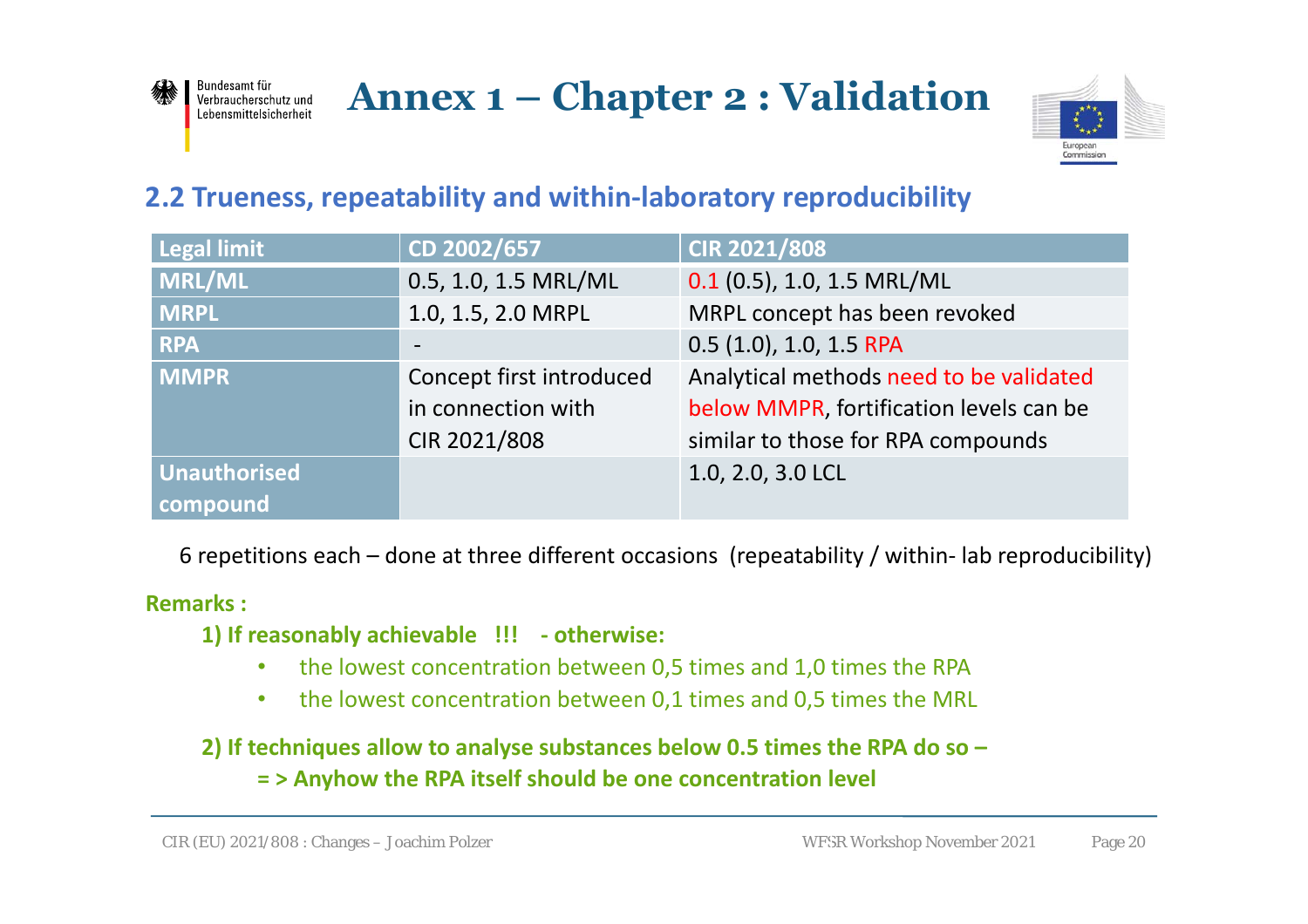

**CIR (EU) 2021/808 - Annex 1 - Validation**



### **Chapter 2.6 / 2.7 : CC<sub>α</sub> and CC<sub>β</sub>**

### **Measurement uncertainty**

"For the control of the compliance of samples, the combined standard measurement uncertainty has already been taken into account in the CCα value (decision limit for confirmation)"

### **= decision rule**

"The within-laboratory reproducibility and the trueness are suitable to define the (combined) standard measurement uncertainty, if determined by taking into account all relevant influencing factors."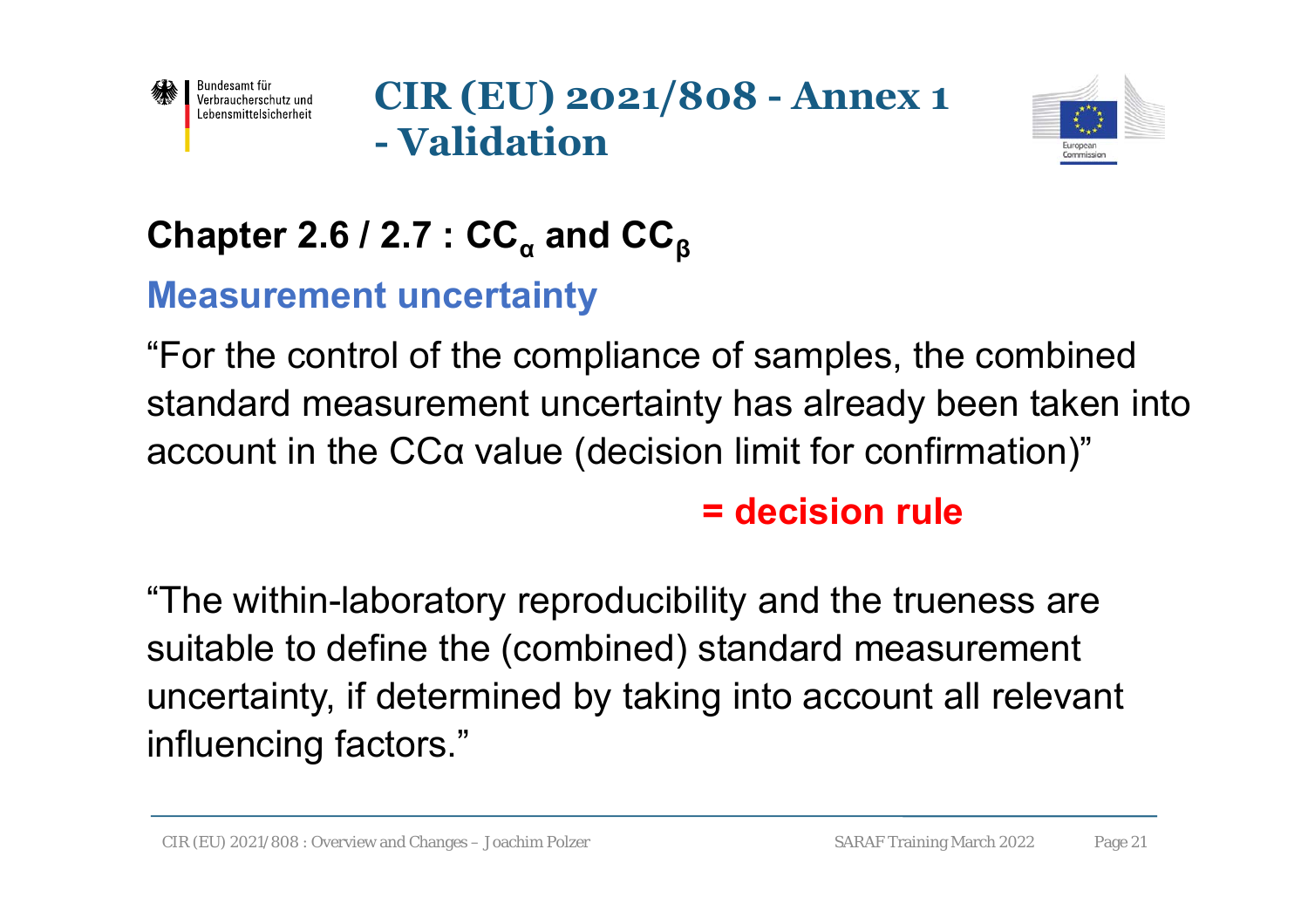

**MU- ISO technical specification**



### **New working Item proposal**

|                         | EN V<br>Standards<br>About us<br><b>News</b><br><b>Taking part</b><br><b>Store</b> |  |  |  |  |
|-------------------------|------------------------------------------------------------------------------------|--|--|--|--|
|                         |                                                                                    |  |  |  |  |
|                         | <b>ISO/WD TS 23471</b>                                                             |  |  |  |  |
|                         | <b>EXPERIMENTAL DESIGNS FOR EVALUATION OF</b>                                      |  |  |  |  |
|                         | UNCERTAINTY — USE OF FACTORIAL DESIGNS                                             |  |  |  |  |
|                         | <b>FOR DETERMINING UNCERTAINTY FUNCTIONS</b>                                       |  |  |  |  |
| 1                       | <b>Scope</b>                                                                       |  |  |  |  |
| 2 <sup>1</sup>          | Normative references / 3 Terms and definitions<br><b>Symbols</b><br>4              |  |  |  |  |
| 5                       | <b>General principles</b>                                                          |  |  |  |  |
| 5.1                     | <b>General</b>                                                                     |  |  |  |  |
| 5.2                     | Principles of conventional approach                                                |  |  |  |  |
| 5.3                     | <b>Principles of factorial approach</b>                                            |  |  |  |  |
| 6                       | <b>Blocking approach</b>                                                           |  |  |  |  |
| $\overline{\mathbf{7}}$ | <b>Factorial approach</b>                                                          |  |  |  |  |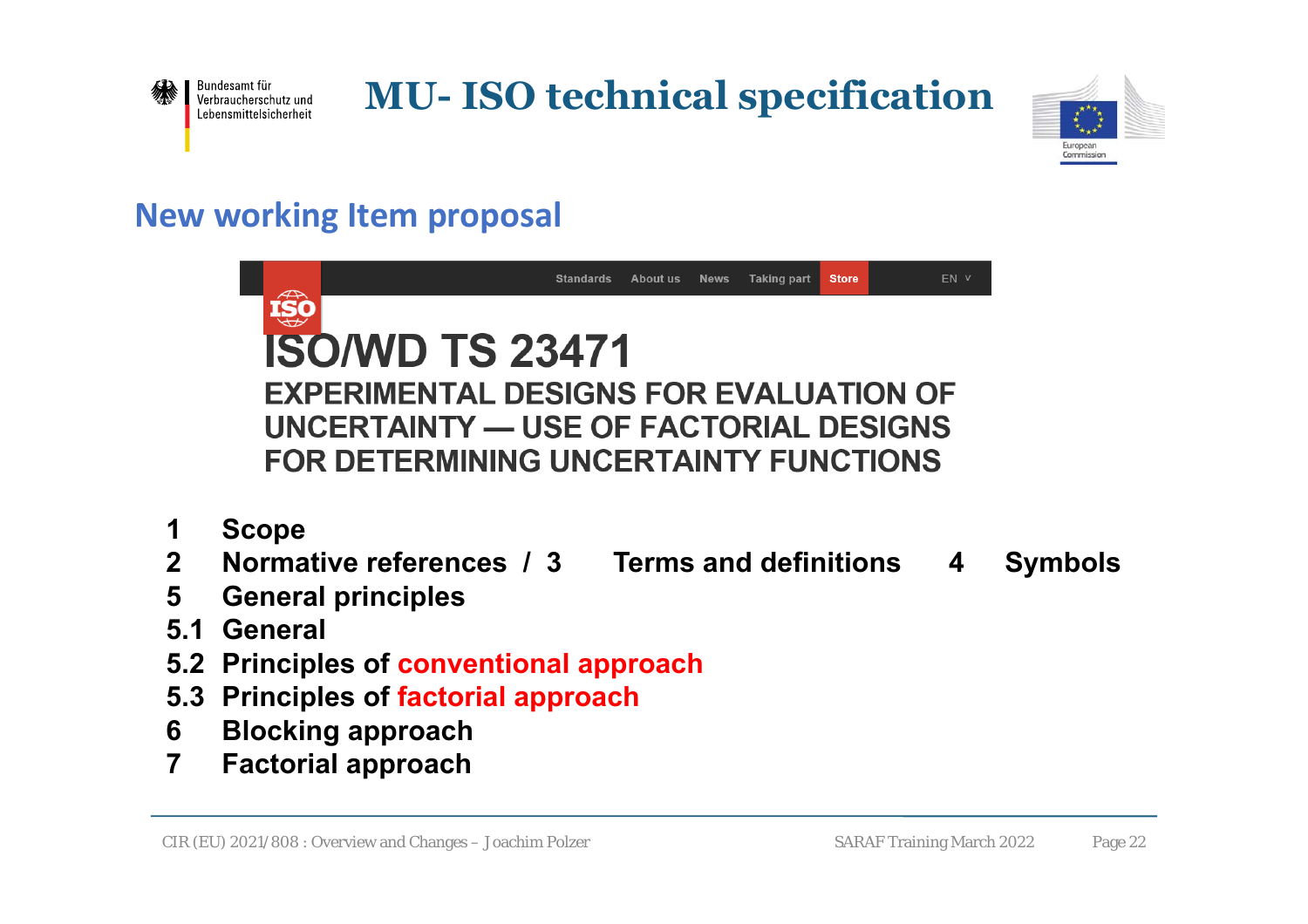



### **CCα (banned) : (three) possible calculation methods**

### **Method 1: by the calibration curve procedure according to ISO 11843-1:1997**

…blank material shall be used, which is fortified at and above the RPA or LCL in equidistant steps…

**Method 3: CCα = LCL + k(one-sided, 99 %)** <sup>×</sup> **(combined) standard measurement uncertainty at LCL**

…calibration curves from 8 runs + confidence interval …

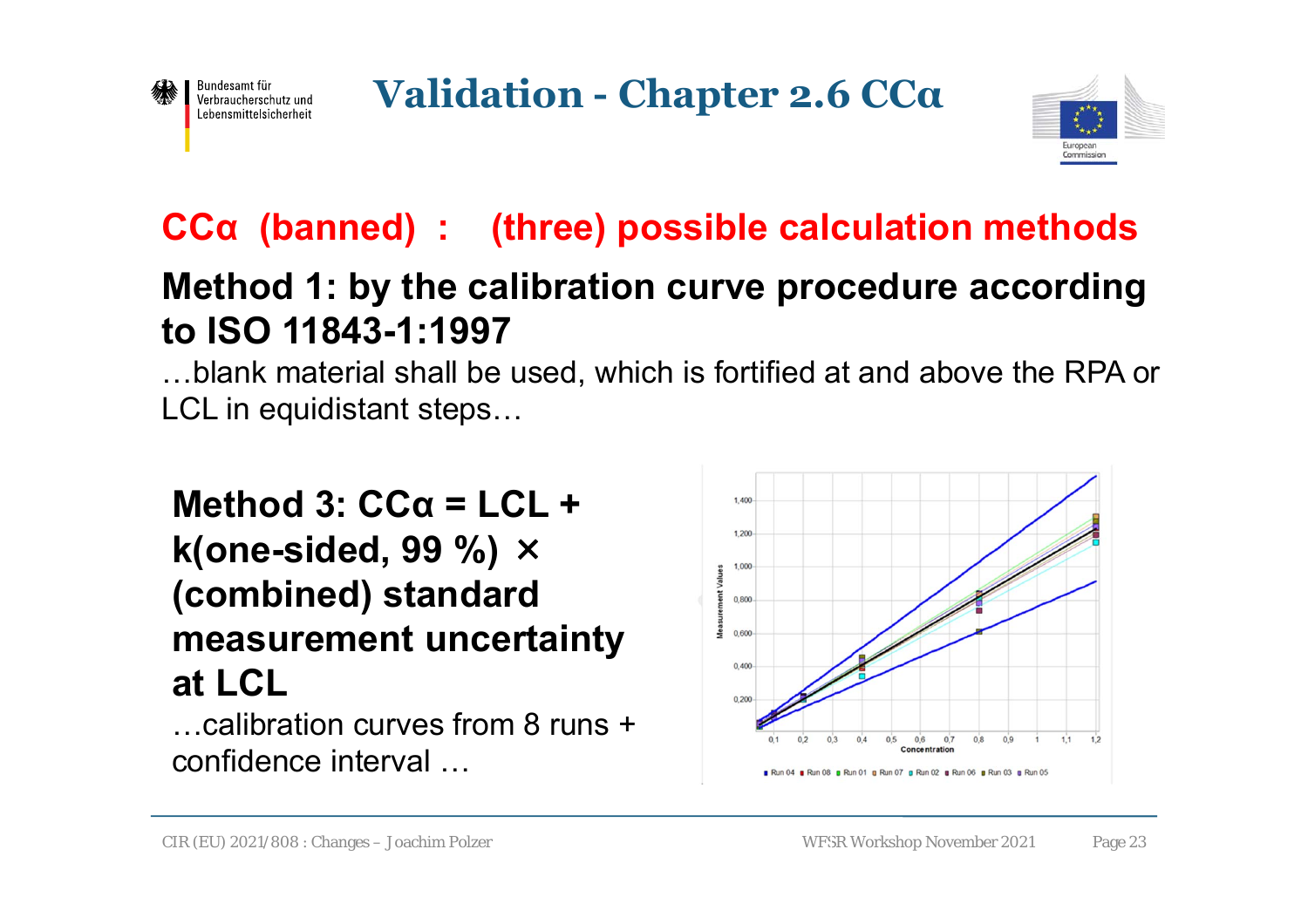

**Validation - Chapter 2.6 CC<sup>α</sup>**



### **CCα (banned) continued**

*Method 2: by analysing at least 20 representative blank materials per matrix to be able to calculate the signal to noise ratio* 

1+2 shall be verified by analysing blank matrix fortified at the calculated decision limit ; 2 : transition period for old validations until end 2025

### **CCα (MRL/ML)**

comparable to banned substances, but use of MRL/ML levels for calculation

For authorised substances in matrix/species combinations for which no MRL has been set, **no residues** shall be present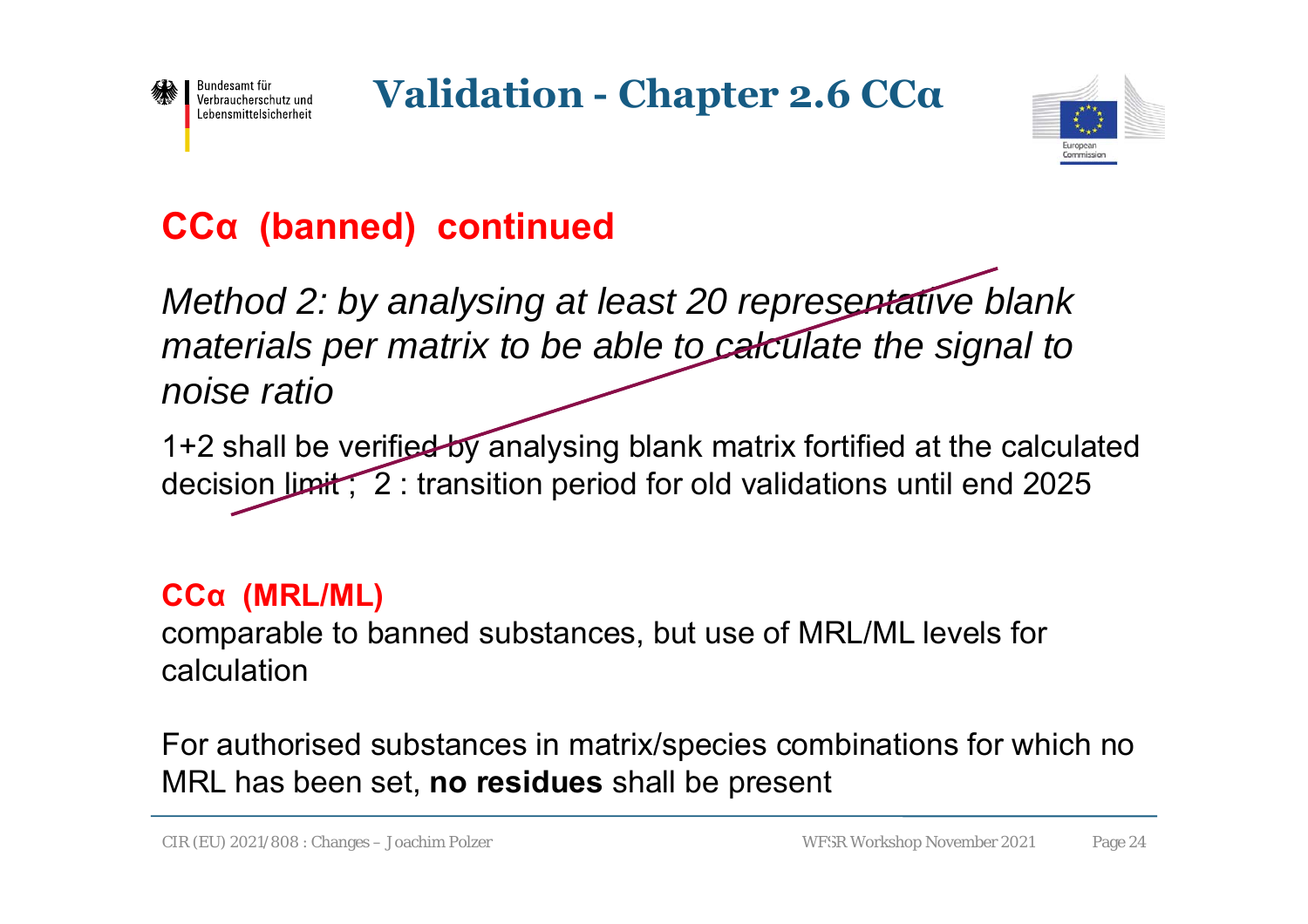



### **Sum-MRL** : the CCα of the substance with the highest concentration in the sample shall be used as the CCα

#### Examples:

- Thiabendazol: MRL : sum of thiabendazole and hydroxy-thiabendazol. MRL in muscle is **100 µg/kg**.
- Validation: thiabendazole (spike: 100 µg/kg, **CCα : 109 µg/kg**) , hydroxy-thiabendazole (spike: 100 µg/kg, **CCα : 116 µg/kg**)
- Sample 1 : thiabendazole: 20 µg/kg + hydroxy-thiabendazole: 70 µg/kg => sum is **90 µg/kg** => **compliant**;
- Sample 2 : containing thiabendazole: 40 µg/kg + hydroxy-thiabendazole: 80 µg/kg => sum is **120 µg/kg** => **non compliant**
- **= > take into account the CCalpha (at the MRL level ! ) for the substance with the highest concentration**

i.e. here hydroxy-thiabendazole with a CCα: 116 µg/kg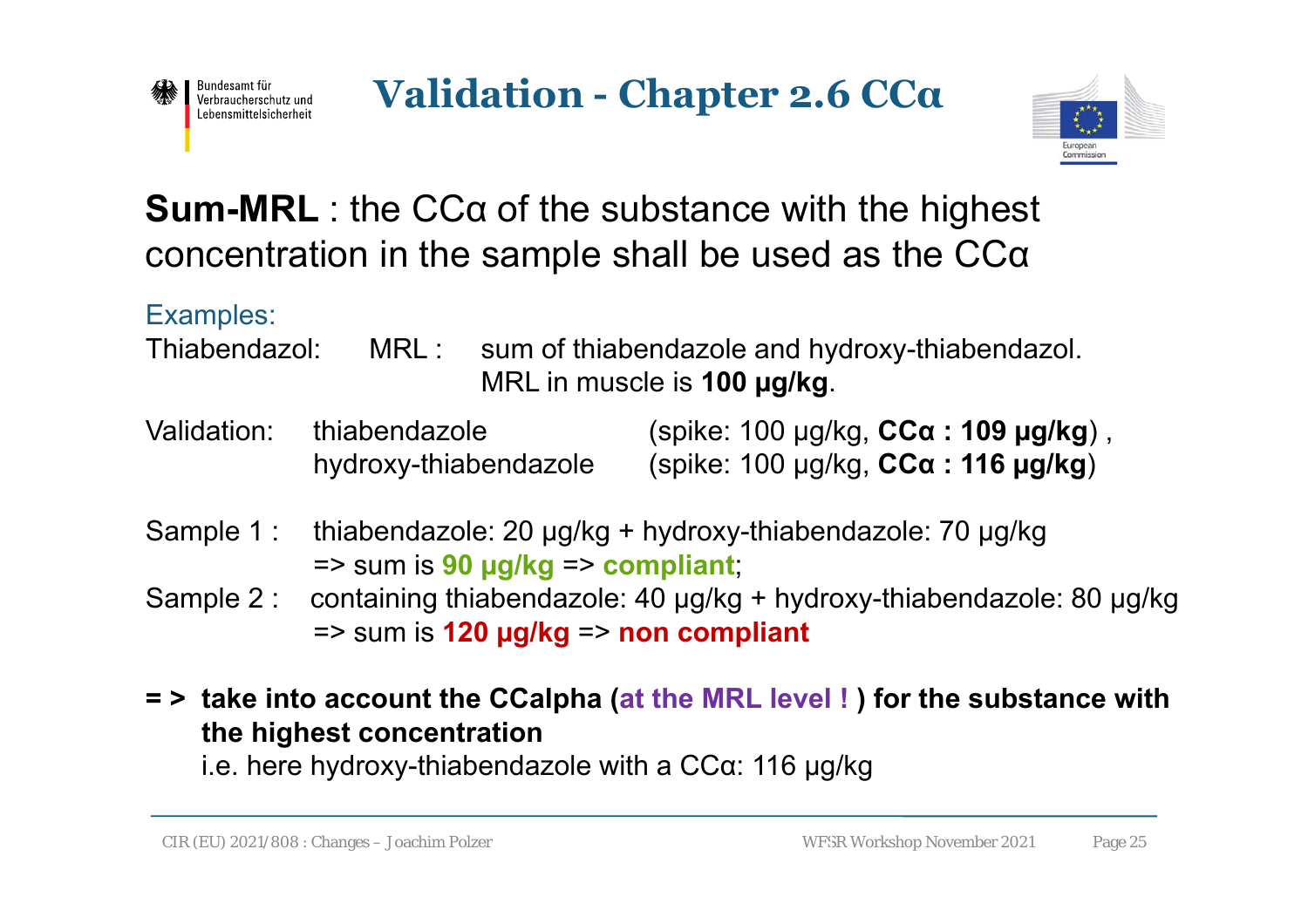

**CIR (EU) 2021/808 - Annex 1 –Validation -Chapter 2.7 CCβ**



### **CCβ : three possible calculation methods**

### **Method 1: by the calibration curve procedure according to ISO 11843-1:1997**

…material fortified at and below the RPA (if no RPA around the STC) in equidistant steps…

**Method 3: CCβ = STC + k(one-sided, 95 %)** <sup>×</sup> **(combined) standard measurement uncertainty above the STC**

…calculate the maximum STC for control of a given level of interest …

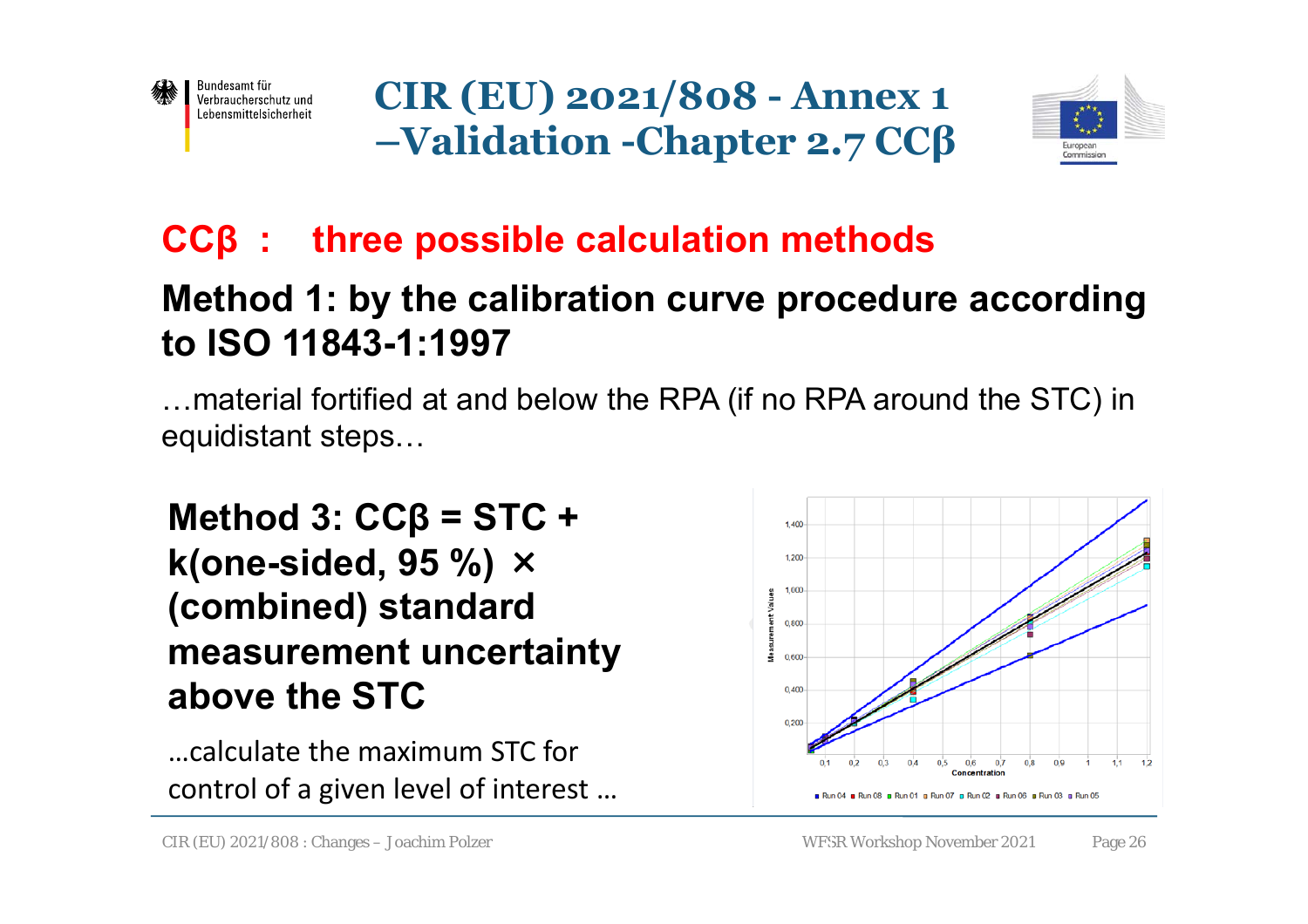

**CIR (EU) 2021/808 - Annex 1 –Validation -Chapter 2.7 CCβ**



### **CCβ continued**

### **Method 2: fortified blank material at concentration levels at and above the STC. The level, where only ≤ 5 % false compliant results remain, equals CCβ**

Counting experiment / Theoretical example

i.e. at concentration $levels > .6"$ ≤ 5 % false compliant results remain



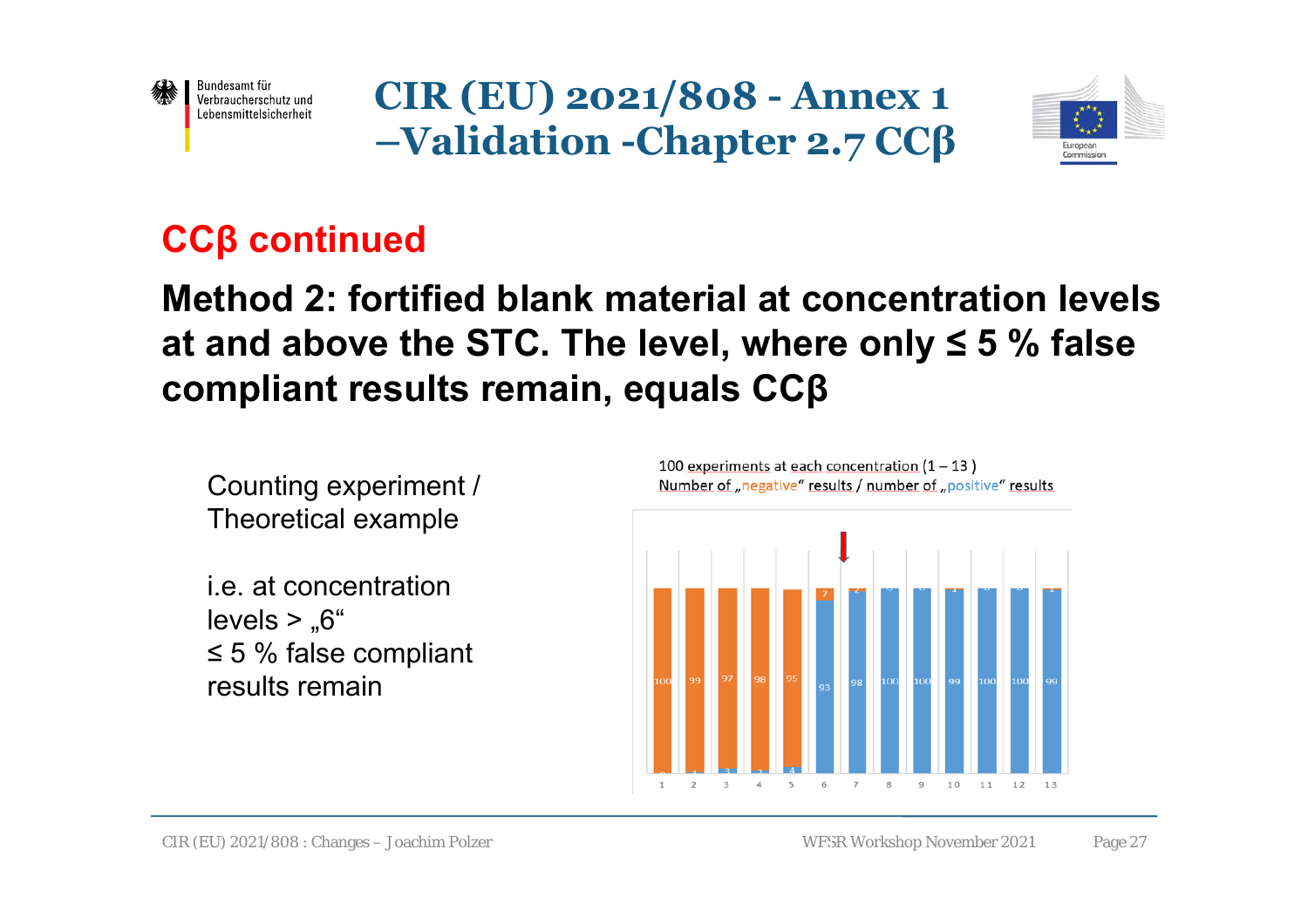

Bundesamt für<br>Verbraucherschutz und Lebensmittelsicherheit

### **Summary of Changes**



#### **Performance characteristic Changes from CD 2002/657 to CIR 2021/808**

| <b>Concentrations</b>            | Levels/ranges which should be             | lower starting points (if reasonably     |  |
|----------------------------------|-------------------------------------------|------------------------------------------|--|
| levels/ranges                    | validated have been revised               | achievable)                              |  |
| <b>Precision</b>                 | Acceptable coefficients of variation      | more generously                          |  |
|                                  | have been revised                         |                                          |  |
| <b>Trueness</b>                  | Acceptable ranges for analyte mass        | more generously                          |  |
|                                  | fractions $>1 \mu g/kg$ have been revised |                                          |  |
| $CC\alpha$                       | Additional calculation method             | Inclusion of the MU                      |  |
| $CC\beta$                        | Change of the concept of the $CC\beta$    | only of interest for screening !         |  |
| <b>Measurement</b>               | Not explicitly mentioned in CD            | example of interpretation is provided    |  |
| uncertainty                      | 2002/657                                  |                                          |  |
| <b>Relative matrix effect</b>    | Not explicitly mentioned in CD            | to be determined either separately or as |  |
|                                  | 2002/657                                  | part of the validation scheme            |  |
| <b>Absolute recovery</b>         | Previously referred to as "recovery"      | t.b.d. if no internal standard is used   |  |
| <b>Calibration curve</b>         | No changes in the requirements            |                                          |  |
| <b>Specificity / selectivity</b> | No changes in the requirements            |                                          |  |
| <b>Stability</b>                 | No change in the requirements             |                                          |  |
| <b>Ruggedness</b>                | No changes, but less detailed             |                                          |  |